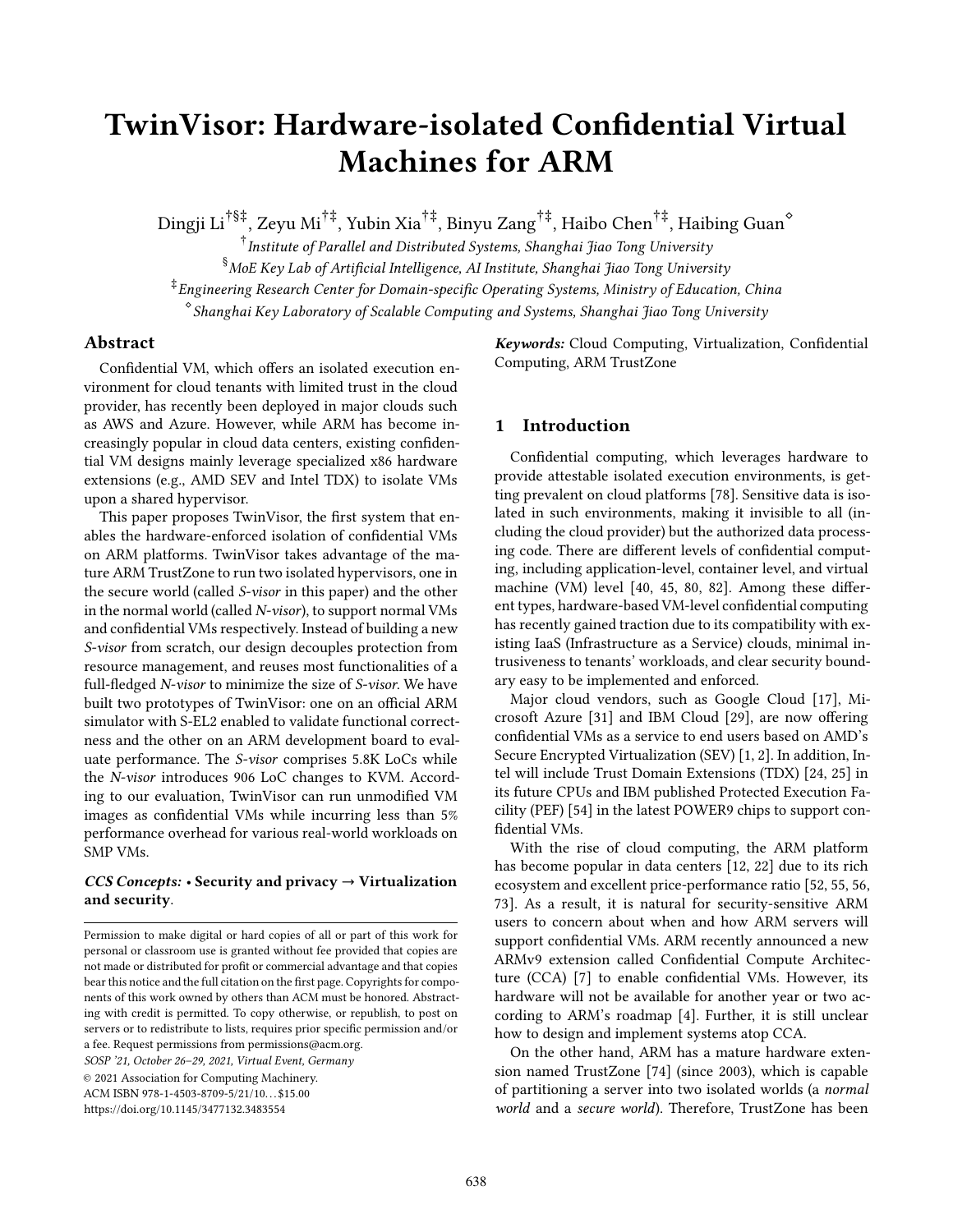widely used on mobile platforms to provide Trusted Execution Environment (TEE). Furthermore, TrustZone has recently (since ARMv8.4) introduced hardware virtualization with the secure EL2 extension (called S-EL2 in our paper) to efficiently running VMs in the secure world. This leads to one core question: is it possible to support confidential VMs on ARM servers by retrofitting mature hardware  $features$  like TrustZone with new software designs?

One straightforward direction is to deploy critical VMs in the secure world with a dedicated hypervisor. We argue that it is inadequate to rebuild or port a full-fledged hypervisor in the secure world. This argument is based on the evolution of commercial hypervisors and TrustZone TEE-Kernels: both were born with a small Trusted Computing Base (TCB) and high-security guarantee but eventually evolved into software entities with numerous security vulnerabilities and large attack surfaces [\[37](#page-14-12), [43](#page-15-5), [61](#page-15-6), [69](#page-15-7), [71](#page-16-5), [84](#page-16-6)].

In this paper, we propose TwinVisor, the first system that enables hardware-isolated confidential VMs for ARM servers. A key observation is that mature and extensively tested hypervisors, such as KVM/ARM [\[26,](#page-14-13) [46](#page-15-8), [47](#page-15-9)] and Xen-ARM [\[38,](#page-14-14) [41\]](#page-14-15), already exist in the normal world. Therefore, TwinVisor disentangles the management of confidential VMs from the protection mechanisms. Specifically, Twin-Visor reuses the existing hypervisor in the normal world (called N-visor in this paper) to manage hardware resources and serve both secure VMs (S-VM) and normal VMs (N-VM). In terms of protection, TwinVisor creates a tiny hypervisor in the secure world (called S-visor) to focus on protecting S-VMs. One major benefit of TwinVisor is that the S-visor's TCB keeps small and reliable despite the contiguous evolution of the N-visor's functionalities. While enjoying the convenience brought by the N-visor, every S-VM is isolated from the entire normal world as well as other S-VMs in the secure world.

Nevertheless, existing TrustZone hardware was originally designed to run two hypervisors with *independent* privilege models, static resource partitions, and infrequent inter-world communications, posing three major challenges for TwinVisor. First, TrustZone's secure world is no more privileged than the normal world, making it impossible for the S-visor to transparently intercept the execution of the N-visor like the trap-and-emulate method [\[75\]](#page-16-7). Second, traditional TrustZone applications have fixed resource requirements, so that TrustZone adopts a static policy of resource partition. For example, TrustZone only allows designating a limited number of physical memory regions as secure memory. However, the static resource partition results in insufficient resources or low resource utilization for S-VMs, whose use of hardware resources is highly dynamic. Third, the conventional TrustZone usage model is based on the assumption that world switches are not frequent, so that

a large switch overhead has little impact on overall performance [\[53](#page-15-10)]. But TwinVisor's design requires close collaboration between two hypervisors in both worlds, leading to frequent world switches that cause much runtime overhead for S-VMs.

We address the above challenges through three key designs  $^1$  $^1$ . To tackle the first challenge, we propose horizontal trap (H-Trap, § [4.1\)](#page-4-0), a trap-and-emulate like mechanism that enables the S-visor to check the N-visor's operations with minor modifications. For the second challenge, we design split contiguous memory allocator (split CMA, § [4.2\)](#page-5-0), with which the normal and secure worlds collaborate to resize secure memory regions dynamically. Lastly, we use a fast switch facility (§ [4.3\)](#page-7-0) that avoids redundant operations to boost world switches.

We have implemented two prototypes of TwinVisor for functional validation and performance evaluation on two ARM platforms (an official simulator and a hardware SoC). The code size of the S-visor is about 5.8K LoCs, and we also slightly modify the Linux kernel v4.14 (906 LoCs). The performance evaluation results on microbenchmarks and various real-world applications show that TwinVisor incurs less than 5% performance overhead for SMP S-VMs. Both prototypes demonstrate that the N-visor can manage hardware resources and schedule all N-VMs and S-VMs while the S-visor protects unmodified S-VMs transparently. Besides software designs, we also discuss possible hardware improvements for future ARM architectures to support confidential VMs better (§ [8\)](#page-12-0). A prototype of TwinVisor is open-sourced at [https://github.com/TwinVisor.](https://github.com/TwinVisor)

Contributions. The contributions of the paper are:

- We design and implement TwinVisor, the first hypervisor architecture that supports confidential VMs on ARM with a small TCB.
- We introduce a set of software designs to securely and efficiently protect S-VMs based on current ARM features and propose advice to improve future hardware features.
- We evaluate not only the functional correctness of TwinVisor on an official emulator but also its runtime performance by using functionally similar hardware.
- We provide a reference design for future systems with similar architectures (e.g., ARM CCA), which may assist them in addressing similar challenges.

# 2 Background

This section first compares state-of-the-art solutions for confidential computing, and then introduces background knowledge about ARM TrustZone, S-EL2 extension and ARM CCA.

<span id="page-1-1"></span><span id="page-1-0"></span><sup>&</sup>lt;sup>1</sup>CCA's software design may have similar challenges faced by TwinVisor since both CCA and TrustZone require a dual-hypervisor system architecture. CCA can address these challenges with TwinVisor's techniques.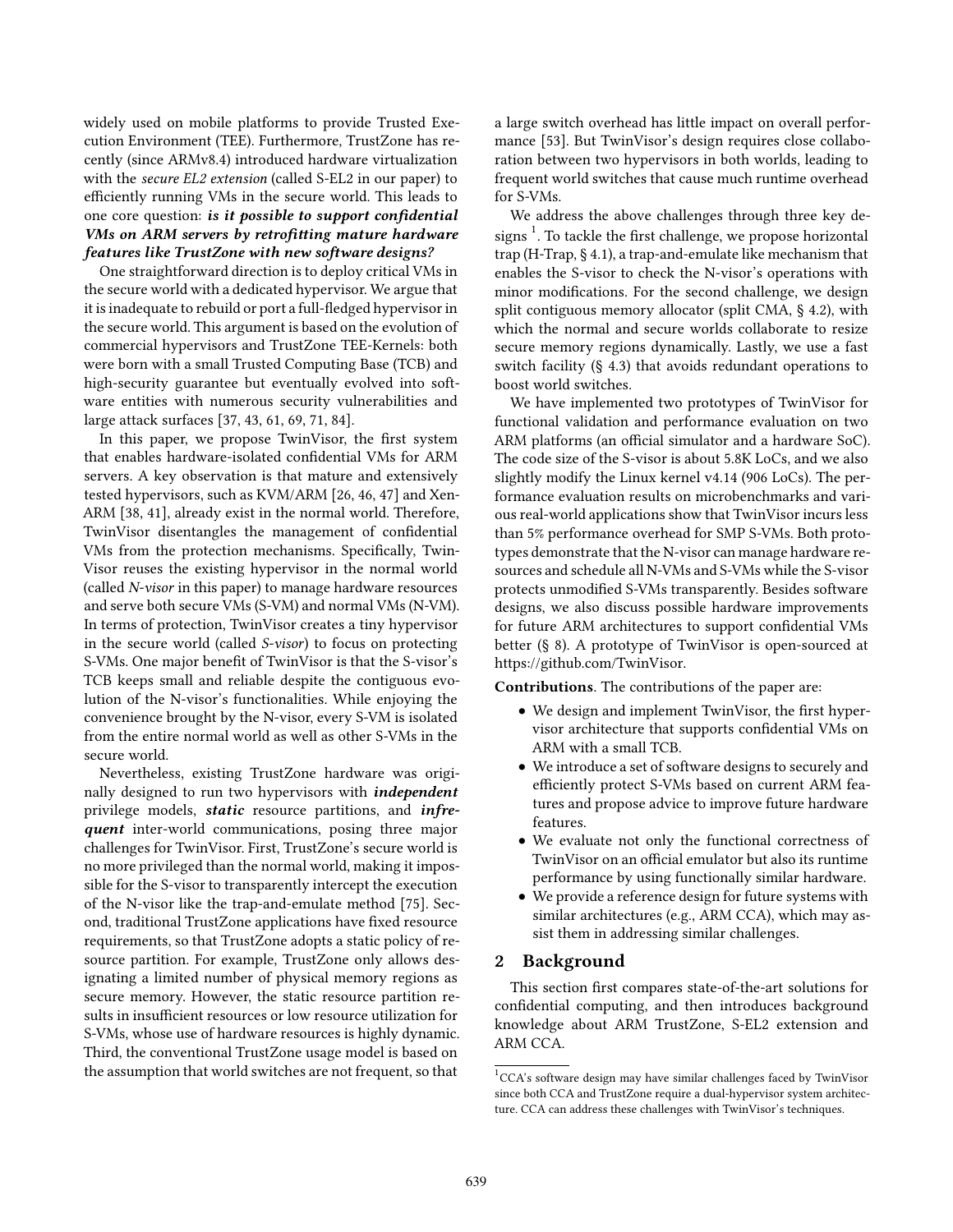<span id="page-2-0"></span>

|                    | <b>Basic Info.</b> |             |            |               | <b>Security Metrics</b> |               |           |           |
|--------------------|--------------------|-------------|------------|---------------|-------------------------|---------------|-----------|-----------|
| Name               | Arch               | Domain Type | Domain Num | Software Shim | Reg Prot                | Secure Mem    | Mem Size  | Mem Granu |
| Intel SGX          | x86                | Process     | Unlimited  |               |                         | <b>Static</b> | 128/256MB | Page      |
| Intel Scalable SGX | x86                | Process     | Unlimited  |               |                         | Static        | 1TB       | Page      |
| AMD SEV            | x86                | VM          | 16/256     |               |                         | Dynamic       | All       | Page      |
| AMD SEV-ES/SNP     | x86                | VM          | Limited    |               |                         | Dynamic       | All       | Page      |
| Intel TDX          | x86                | VM          | Limited    |               |                         | Dynamic       | All       | Page      |
| Power9 PEF         | Power              | VM          | Unlimited  |               |                         | Static        | All       | Region    |
| Komodo             | <b>ARM</b>         | Process     | Unlimited  |               |                         | Dynamic       | All       | Region    |
| ARM S-EL2          | ARM                | VM          | Unlimited  |               |                         | Dynamic       | All       | Region    |
| ARM CCA            | ARM                | VM          | Unlimited  |               |                         | Dynamic       | All       | Page      |
| TwinVisor          | ARM                | VM          | Unlimited  |               |                         | Dynamic       | All       | Page      |

Table 1. A comparison of different solutions for confidential computing. In the "Secure Mem" column, "Static" means the physical range of the secure memory can only be reserved statically at boot time, while "Dynamic" means the solution can adjust the range of the secure memory dynamically at runtime.

## 2.1 Existing Solutions for Confidential Computing

As shown in Table [1,](#page-2-0) various solutions have been released to guard cloud tenants [\[1](#page-14-4), [13,](#page-14-16) [14,](#page-14-17) [17,](#page-14-1) [23,](#page-14-18) [25\]](#page-14-7).

Intel SGX [\[23,](#page-14-18) [40](#page-14-0), [59](#page-15-11), [72](#page-16-8)] and Komodo [\[49\]](#page-15-12) focus on providing enclaves for user-mode applications. Intel SGX defends against both malicious software and hardware attacks by utilizing hardware memory encryption and integrity enforcement, but its secure memory size is restricted to 128/256MB. A scalable version of SGX [\[21](#page-14-19), [35\]](#page-14-20) was released recently, increasing the secure memory size to 1TB, but it weakens the integrity protection at hardware level. Komodo relies on the isolation of ARM TrustZone, which supports unlimited secure memory size but has no hardware guarantee of encryption and integrity, succumbing to physical attacks.

Different from the process-level enclave, AMD SEV-SNP [\[1,](#page-14-4) [2](#page-14-5), [33\]](#page-14-21), Intel TDX [\[25\]](#page-14-7), Power PEF [\[54](#page-15-1)], and ARM CCA aim at enabling confidential VMs with specialized hardware extensions. SEV-SNP, TDX and CCA benefit from hardware memory encryption and integrity protection. To enforce strong confidentiality, SEV-SNP and TDX assign a unique encryption key to each different VM, resulting in the limited number of available VM instances [\[24](#page-14-6)]. By contrast, CCA only uses global encryption keys to support an unlimited number of VMs. SEV deploys a security co-processor with its dedicated memory in the CPU to take care of VMs, whereas TDX employs a microcode-implemented hardware shim called TDX module to monitor the interactions between the VM and the untrusted hypervisor and enforce security policies. In comparison, PEF and CCA choose a software shim, which has better flexibility and is easier to be updated and verified [\[49\]](#page-15-12).

## 2.2 ARM TrustZone

As shown in Figure [1,](#page-2-1) ARM TrustZone divides a processor state into normal world and secure world, each of which has multiple exception levels (ELs): EL0 for applications, EL1 for kernels, EL2 (if exists) for hypervisors. The normal-world software, including the hypervisor, is untrusted and cannot access the secure-world resources, while the secure-world

software may access all resources. The normal-world hypervisor requests a TA's service by invoking Secure Monitor Call (SMC), a special hardware instruction, to trap into the secure monitor in EL3, which further forwards the control flow to TEE-Kernel in S-EL1. Returning from the TEE-Kernel to the hypervisor is a reverse procedure. The world switch is usually infrequent, so it is unlikely to affect the runtime performance [\[53\]](#page-15-10).

<span id="page-2-1"></span>

Figure 1. The architectures of ARM TrustZone with and without the S-EL2 extension. The middle secure world is the traditional secure world that misses the secure EL2 level while the right secure world owns the S-EL2 level since ARMv8.4. Please note that the middle and the right secure world cannot co-exist.

All physical memory pages in ARM TrustZone can be categorized into secure memory and non-secure memory<sup>[2](#page-2-2)</sup>. The two types of memory are isolated from each other by ARM TrustZone Address Space Controller (TZASC). TZASC throws a page fault exception for each memory access if the security states of the current CPU and the physical page mismatch. The latest implementation of TZASC (TZC-400) [\[8](#page-14-22)] supports configuring the security attributes for up to *eight* different memory regions. For each memory region, the address range is defined by a base address register and a top address register, while its accessibility to the two worlds is described by a region attribute register. Only privileged and

<span id="page-2-2"></span> $2$ We use the terms "non-secure memory" and "normal memory" interchangeably in this paper.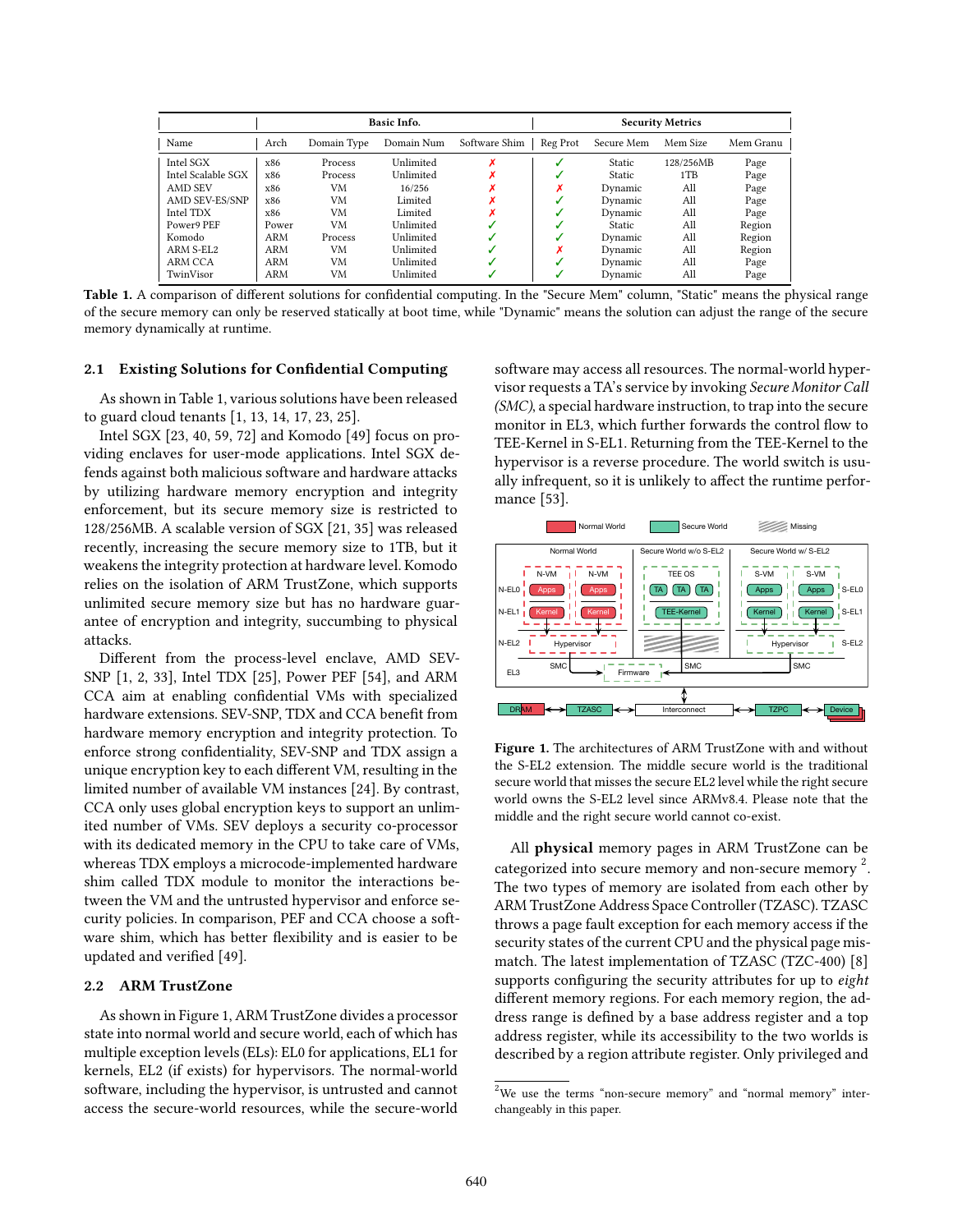trusted software (e.g., secure monitor, TEE-Kernel) can configure these registers.

In TrustZone, a peripheral device belongs to either secure world or normal world. The normal world cannot access a secure-world device. TrustZone also divides interrupts into two worlds. A secure interrupt has to be handled by the TEE-Kernel. The designation of interrupts can be configured by modifying Generic Interrupt Controller (GIC) registers.

# 2.3 Secure EL2 (S-EL2) Extension

Since ARMv8.4, the S-EL2 enables the hardware virtualization feature in secure world, as shown on the right in Figure [1.](#page-2-1) S-EL2 mirrors almost all aspects of N-EL2 in the secure world to support a hypervisor. For example, the register VSTTBR\_EL2 stores the base address of a secure stage-2 page table (S2PT) in S-EL2, while its counterpart in N-EL2 is VTTBR\_EL2. When an S-VM accesses a secure Intermediate Physical Address (IPA), this address will be translated through the secure S2PT pointed by VSTTBR\_EL2.

# 2.4 ARM CCA

CCA is a planned security extension for ARMv9 that introduces Realm [\[5\]](#page-14-23), which is another isolated world with virtualization support. Granule Protection Table (GPT) [\[6\]](#page-14-24) is introduced as a new third-stage page table to determine the accessibility of each physical page. A processor in Realm and secure states cannot touch the memory of the other, but both states have access to non-secure memory. Besides, CCA encrypts the memory of Realm and the secure world with separate keys and enforces integrity protection by hardware. However, hardware support alone is insufficient, which further requires hypervisor-level software for VM management. Such a dual-hypervisor system may encounter the same challenges faced by this paper. Given that CCA's unavailability will last for some time and the cancellation of its predecessor Bowmore [\[86](#page-16-9)], existing ARM cloud tenants require a feasible confidential VM solution before CCA is fully ready.

# 3 Overview

#### 3.1 Design Goals and Architecture

TwinVisor targets to open the secure world to the normal software without bloating the TCB. It provides cloud tenants multiple hardware-isolated confidential VMs (we also call them secure VMs or S-VMs in our paper), which run unmodified operating systems.

The concrete goals of TwinVisor are listed as follows:

- G1: Security: S-VMs are protected from illegal accesses by untrusted software. The TCB of TwinVisor should keep small so that it can be verified easily.
- G2: Efficiency: The performance of workloads running in S-VMs is comparable to that of VMs in a system without TwinVisor. It should also be easy to scale to multiple virtual CPUs (vCPUs) and S-VMs with small overhead.

• G3: Minimal Modification: TwinVisor introduces minor modifications to existing software.

Figure [2](#page-3-0) is an overview of TwinVisor's architecture, in which two hypervisors run in two worlds. The N-visor in N-EL2 manages hardware resources for both S-VMs and N-VMs to consolidate VMs, while the S-visor in S-EL2 guards S-VMs<sup>[3](#page-3-1)</sup>. The N-visor in N-EL2 manages hardware resources and provides services for S-VMs while the S-visor in S-EL2 guards them. When creating an S-VM, the N-visor allocates hardware resources including CPU time slices, physical memory, and I/O devices. When the N-visor decides to run an S-VM, it hands over the control flow to the S-visor, which installs environment and executes code of the target S-VM.

<span id="page-3-0"></span>

Figure 2. The overall architecture of TwinVisor. Green blocks are the TCB of TwinVisor.

For CPU time slices, a scheduler in the N-visor schedules all S-VMs and N-VMs, whereas the S-visor neither includes a scheduler nor reserves physical cores for S-VMs to keep its TCB small. If a time slice expires and a periodic timer interrupt fires when an S-VM is running, the S-VM traps into the S-visor, which then returns to the N-visor to invoke scheduling. For physical memory, the N-visor dynamically allocates normal memory for an S-VM. These memory pages are transformed into secure memory and then mapped into the S-VM's IPA space by the S-visor. For I/O devices, the N-visor manages physical devices (such as storage and network devices) and provides para-virtualization (PV) I/O devices for S-VMs, whose I/O data is transparently copied between the two worlds by the S-visor  $\mathrm{^{4}}$  $\mathrm{^{4}}$  $\mathrm{^{4}}$ . S-VMs should protect their own I/O data through encryption and integrity checking.

An S-VM is protected against any illegal accesses by untrusted software, which includes anything except the secure monitor in EL3 and the S-visor in S-EL2. Illegal accesses are malicious read and write operations targeting an S-VM's

<span id="page-3-1"></span> $^3{\rm An}$  S-VM is not a virtual TrustZone of an N-VM [\[53\]](#page-15-10), so it can only provide services for VMs via the network.

<span id="page-3-2"></span><sup>4</sup> For the secure devices directly connected to the secure world, TwinVisor can support them by running a TEE-Kernel in an S-VM like the traditional I/O model of TrustZone, which is outside the scope of this work.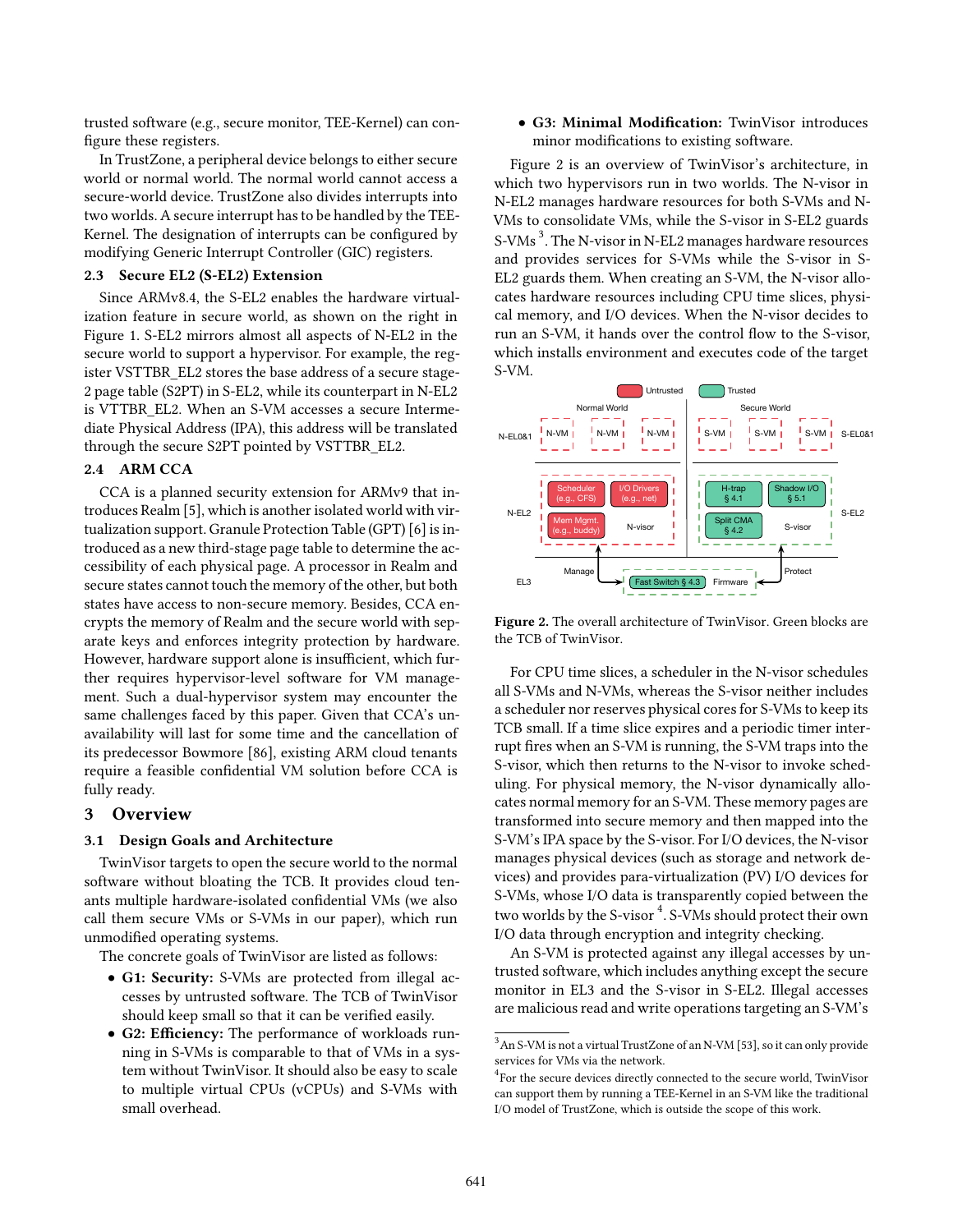CPU registers, memory pages, and corresponding hypervisor data structures (e.g., S2PT). First, the S-visor carefully hides all CPU registers' values from the N-visor to prevent data leakage and arbitrary writes. Second, an S-VM's memory pages are of secure memory, and thus inaccessible to the N-visor. An illegal physical memory access will trigger a page fault waking up the secure monitor and finally notifying the S-visor. Moreover, an S-VM cannot touch other S-VMs' memory due to the IPA isolation enforced by different S2PTs. Third, the N-visor cannot access sensitive data structures like S2PTs of S-VMs, which also reside in the secure memory.

#### 3.2 Threat Model and Assumptions

The TCB of TwinVisor includes the thin S-visor and the trusted firmware that cannot be changed arbitrarily since it requires the vendor's signature during secure boot. Twin-Visor assumes that the firmware and the S-visor are loaded securely by the secure boot of TrustZone, and the implementation of ARM TrustZone and TZASC conforms to their specifications.

Attackers' capabilities: An attacker can control an N-VM to compromise the N-visor via exploiting its software vulnerabilities. Therefore, all these software running in the normal world is untrusted, including the N-visor and all N-VMs. A breached N-visor may try to read and tamper CPU registers, memory contents, I/O data of an S-VM and the S-visor. Rogue devices can issue malicious DMA to access S-VM's memory, which can be defeated by configuring SMMU page tables. TwinVisor assumes that the software in S-VMs will not voluntarily reveal their sensitive data and protects their I/O data by using encrypted message channels like SSL [\[28](#page-14-25)] and full disk encryption [\[30\]](#page-14-26). Though an S-VM is possibly controlled by a malicious tenant and sends its own secret out, TwinVisor enforces isolation to ensure that a malicious S-VM cannot access any secret data of other S-VMs and the S-visor.

Out of scope: An attacker does not have physical access to the machine so she cannot mount physical attacks via offline DRAM analysis (e.g., cold-boot attacks [\[83\]](#page-16-10)) and intercepting communications between CPU and memory. We argue that because software attacks happen far more frequently than hardware attacks in today's clouds, it is reasonable to focus on defending against software attacks [\[13](#page-14-16)]. Besides, TwinVisor can benefit from such hardware supports when new hardware is available. For example, ARM CCA plans to enable memory encryption for the secure memory of TrustZone [\[6\]](#page-14-24). Protecting an S-VM against Denial-of-Service (DoS) is not a security objective of TwinVisor. Sidechannel attacks including cache-based side-channel attacks are also out of scope. Their defense methods are orthogonal to the design of TwinVisor. For example, existing mechanisms [\[57](#page-15-13), [68,](#page-15-14) [79](#page-16-11)] can be applied to TwinVisor to protect

S-VMs from cache side-channel attacks, and speculation barrier instructions [\[3\]](#page-14-27) can be used to mitigate speculative execution attacks.

Attestation: TwinVisor also assumes that there exists a hardware-backed root of trust to support remote attestation. Before sending sensitive data to S-VMs, cloud tenants ask their applications in S-VMs to attest the firmware, the S-visor and kernel images <sup>[5](#page-4-1)</sup> through the chain of trust. Measurements of the firmware and the S-visor should be verified by the hardware vendors that deploy them. Similar attestation approaches have already been widely supported [\[36,](#page-14-28) [49,](#page-15-12) [76\]](#page-16-12), which can be applied to TwinVisor.

# <span id="page-4-0"></span>4 Detailed Design

## 4.1 Logical Deprivileging Model

An ideal hardware capability of S-EL2 is that it resides at a higher privilege than N-EL2 so that the S-visor can trap sensitive instructions invoked by the N-visor, like the nested virtualization model [\[42](#page-14-29), [65,](#page-15-15) [69](#page-15-7), [84\]](#page-16-6). This capability allows the S-visor to transparently monitor the N-visor's behaviors without modifying it, which satisfies G3. But the reality is that N-EL2 and S-EL2 are essentially two independent privilege levels, and the N-visor can directly control hardware behaviors without triggering any traps, which makes it hard for the S-visor to know when the N-visor needs to run an S-VM and what updates are made by it. For instance, when the N-visor executes an ERET instruction to enter one S-VM, the very first instruction executed by the vCPU will trigger a synchronous external exception to crash the system.

A possible solution is using the PV model [\[41\]](#page-14-15) to modify the N-visor to proactively use APIs implemented by the S-visor, which includes replacing all sensitive instructions in the N-visor with SMC instructions and designing special data structures in shared memory pages to synchronize information (e.g., page table updates and I/O data) with the S-visor. But this method not only causes numerous world switches, but also leads to excessive modifications to the Nvisor, which violates G2 and G3.

To address this issue, we propose a technique called horizontal trap (H-Trap), which slightly modifies the N-visor to logically deprivilege the N-visor. A key observation is that any hypervisor or VM configurations cannot affect the S-VM's execution until the S-visor starts to run this VM, logically making the N-visor less privileged than the S-visor. Therefore, all checks on these configurations can be batched until the S-visor enters the S-VM, significantly reducing world switches. Moreover, the H-Trap does not provide any shared PV data structures for the two hypervisors to communicate with. Instead, it reuses the existing hardware interface including CPU registers and S2PTs in the normal

<span id="page-4-1"></span><sup>&</sup>lt;sup>5</sup>Since major cloud providers allow users to import custom kernel images [\[11](#page-14-30), [18](#page-14-31), [32](#page-14-32)], cloud tenants can upload and verify their own trusted kernel images.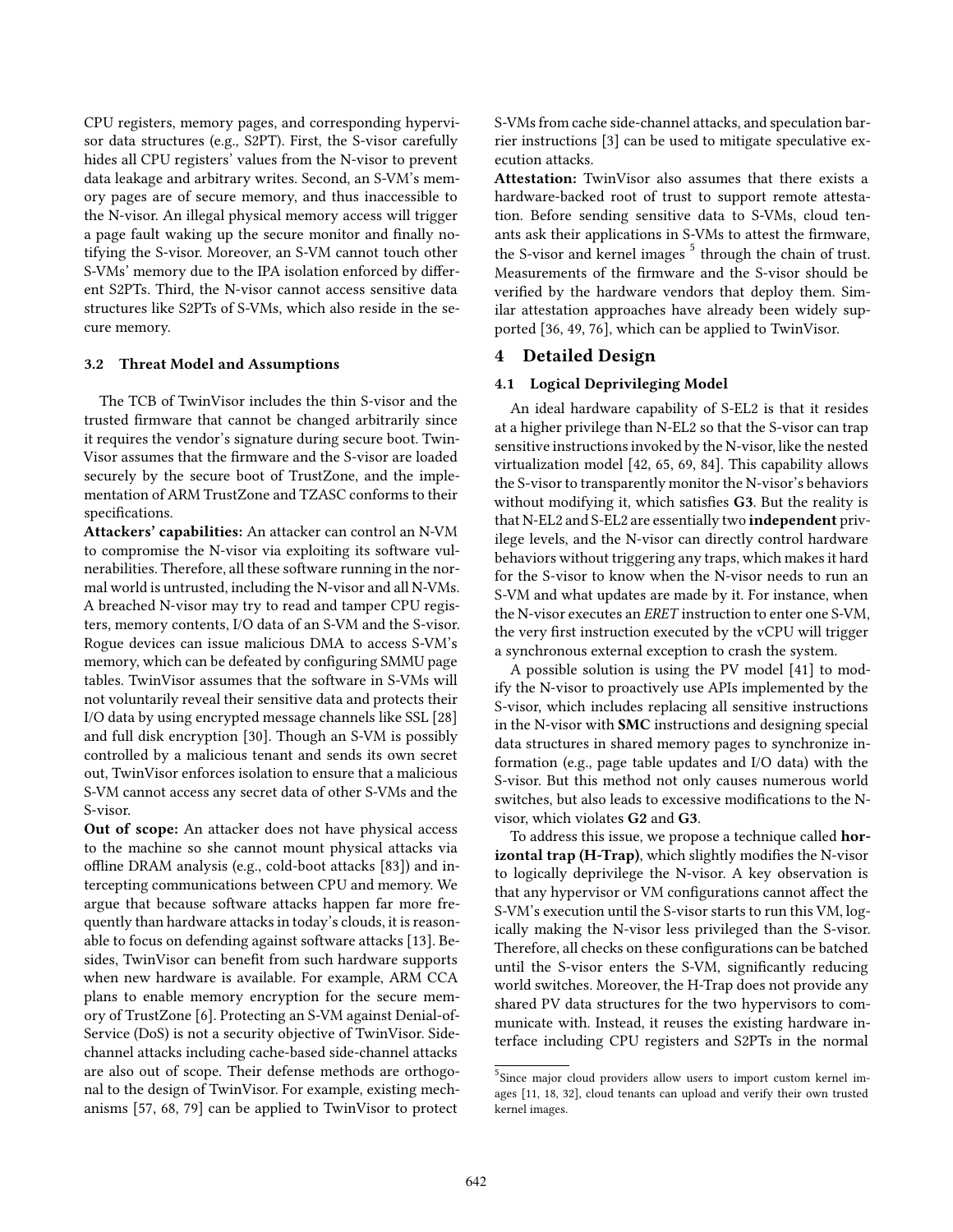world to avoid excessively modifying the N-visor. The Svisor checks CPU registers and memory mappings in place and blocks illegal states before entering the S-VM.

TwinVisor provides a call gate that includes an SMC instruction to help the N-visor to proactively enter the S-visor. ERET is the only sensitive instruction that we replace in the N-visor. Today's commercial hypervisors are usually wellstructured, and it is highly likely that the N-visor uses ERET to resume VMs in only a few locations. For example, we found there are only two such locations in KVM. Moreover, the replacement of ERETs with call gates is only for functional considerations (to allow the N-visor to run S-VMs). A malicious N-visor may try to run an S-VM in the normal world using an arbitrary ERET. Since the S-VM is located in the secure memory, the execution after this ERET will be intercepted by TZASC and finally reported to the S-visor. Therefore, even though there exist remaining ERETs that are not replaced with call gates, they will not pose any security threats to TwinVisor.

VM and System Registers. When handling an H-Trap, the S-visor checks what updates the N-visor makes to VM and system registers. Therefore, any register values cannot affect an S-VM's execution until the S-visor checks them and resumes this S-VM. The H-Trap mechanism combines different trapping strategies for various types of registers. First, all VM registers are shared between the two worlds, including system (in EL1) and general-purpose ones. To prevent the N-visor from reading or writing register values, the Svisor saves all VM register values into its secure memory and randomizes general-purpose register values before redirecting a VM exit to the N-visor. However, sometimes the Nvisor does need to access an S-VM's register values (e.g., for emulating devices). To this end, the S-visor selectively exposes necessary register values to the N-visor. Specifically, each time a register of the S-VM is chosen for passing parameters to the N-visor. The index of the register to be exposed can be decoded from ESR\_EL2 by the S-visor, while other registers do not need to be exposed to the N-visor. Second, for the normal hypervisor registers like VTCR\_EL2 and HCR\_EL2 that control the virtualization behaviors of an S-VM, TwinVisor still allows them to be used freely by the Nvisor. The S-visor validates these registers before resuming an S-VM.

Shadow S2PT. TwinVisor guarantees that the N-visor cannot directly read or write the secure S2PTs of any S-VMs. Similar to previous work [\[42](#page-14-29), [65](#page-15-15)], the S-visor uses secure memory to build a shadow S2PT, the base address of which is stored in VSTTBR\_EL2 register, for each S-VM. To reuse the N-visor to handle stage-2 page faults normally, the Nvisor is still able to modify the normal S2PT of each S-VM. But a normal S2PT does not affect an S-VM's memory translation, it only conveys what mapping updates the N-visor wishes to perform. The S-visor checks and synchronizes

mapping updates to the shadow S2PT, which is the actual S2PT that controls the S-VM's memory translation. Specifically, when a stage-2 page fault occurs, the S-visor intercepts it, records the fault address (IPA), and forwards it to the N-visor. The N-visor then calls its page fault handler to directly modify the normal S2PT, which is checked by the S-visor before resuming the S-VM's execution. The S-visor maintains a page mapping table (PMT) for each S-VM to record which physical memory pages this S-VM owns. The PMT can be used to prevent the N-visor from maliciously mapping one physical page to multiple S-VMs, and to guarantee no memory leakage will occur.

## <span id="page-5-0"></span>4.2 Cooperative Management of Memory Resources

The traditional TrustZone use cases assume that all hardware resources are statically partitioned to the two worlds at boot time. So the TrustZone hardware (TZASC) is unable to support dynamically changing the security states of physical memory at page granularity. It can only manage the memory security by using at most eight memory regions. This is incompatible with the scenario in which an S-VM's memory may be dispersed. Therefore, if S-VMs' memory pages are not consecutive, the S-visor will quickly run out of memory regions.

The second problem is that the N-visor is unaware of the dynamic adjustment of memory security. If the S-visor dynamically changes some memory pages for an S-VM from non-secure to secure at runtime, the physical memory allocator unaware of this attribute change may still allocate them to other kernel components, which will encounter a hardware fault due to the access to these pages. One naive solution is to statically divide the entire physical memory space into two parts (secure and non-secure) and notify the two hypervisors of the address ranges free to use. Although this solution avoids the hardware fault, the static partition prevents dynamic physical memory adjustment and affects overall memory utilization. When the S-visor exhausts its own memory, it is unable to serve new S-VMs. On the other hand, even if the N-visor is hunger for memory, overall memory utilization remains low if the S-visor does not fully utilize its secure memory regions.

Split Contiguous Memory Allocator (Split CMA). Fortunately, we observe that today's OS kernels are usually equipped with a special type of physical memory allocators that can allocate consecutive physical pages at a large scale. They were designed to support I/O devices working on large consecutive physical memory regions (e.g., hardware video decoders). Linux CMA (Contiguous Memory Allocator) [\[16](#page-14-33)] is a typical example, which reserves large regions of consecutive physical memory early at boot time. The reserved memory is then returned to the buddy allocator to serve normal memory allocation requests. If CMA memory cannot satisfy an allocation request, it makes room by migrating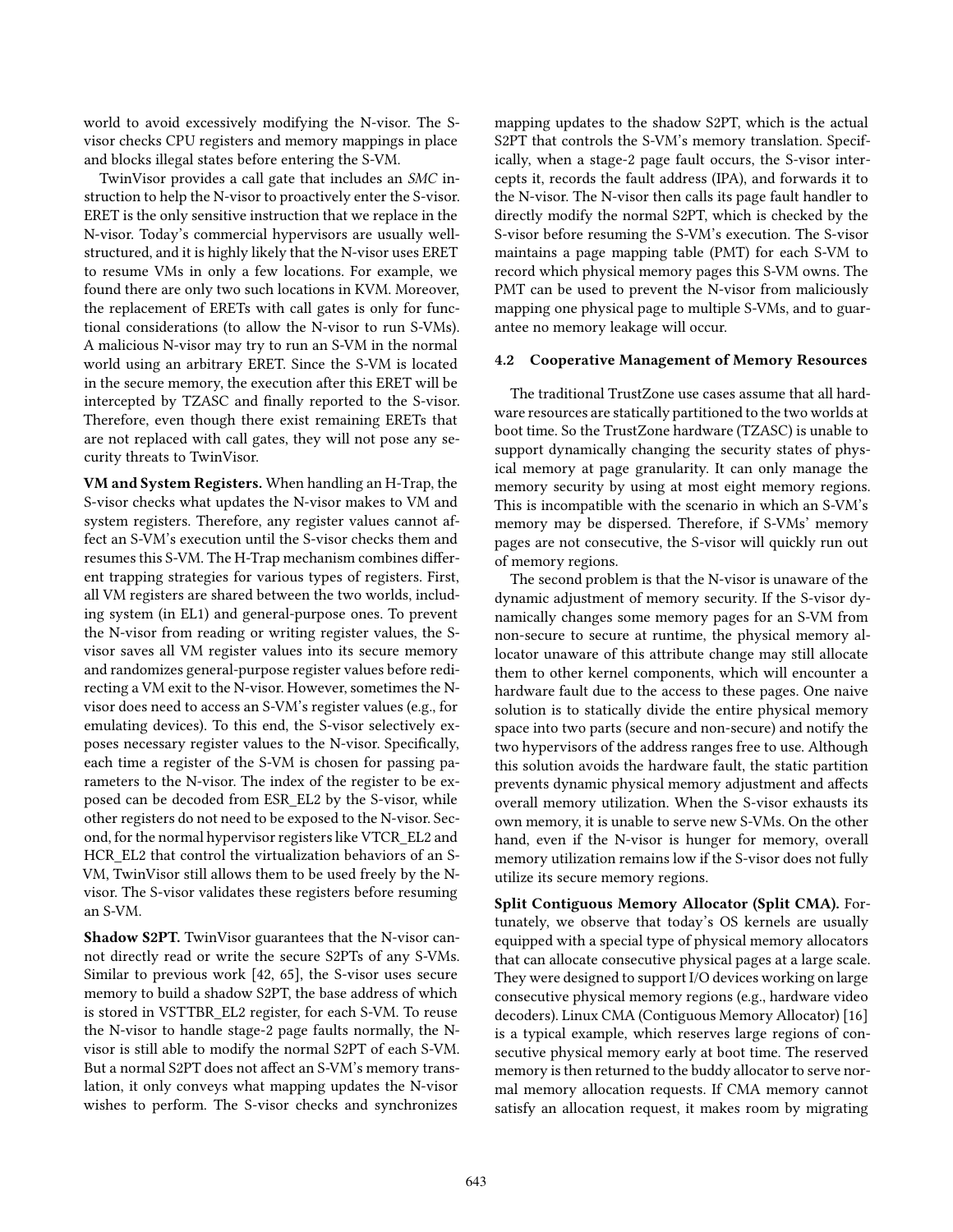pages that have been allocated by the buddy allocator to other locations.

Therefore, we propose a split contiguous memory allocator (split CMA) that reuses the existing CMA to address the above two problems. The first problem can be resolved by the consecutiveness of CMA-managed memory. The split CMA tries to keep secure memory physically consecutive so that TZASC regions are sufficient to cover every secure memory page. For the second problem, the split CMA is divided into two modules (a normal end and a secure end) in two worlds, each of which cooperates with the other to dynamically switch the memory security attribute. If the Svisor and S-VMs do not occupy the reserved memory, the split CMA normal end gives them to the buddy allocator for normal memory allocation. When the S-visor asks for more memory, the normal end will recycle or migrate memory from the buddy allocator and allocate them to the secure end. The secure end will, in turn, compact and return memory to the normal end when the N-visor is hungry for memory. Therefore, this dynamic memory adjustment improves overall memory utilization.

<span id="page-6-0"></span>

Figure 3. Four examples of the secure memory allocation in the split CMA. For simplicity, we just show eight secure memory chunks in the pool.

Memory Organization. The split CMA designs a hierarchical structure of memory organization. At the top level, the split CMA arranges all available memory in a memory pool. Though only one memory page is needed by an S-VM in each stage-2 page fault, it is unwise to allocate memory from the pool at page granularity, because the lock contention of the pool can lead to severe performance degradation in the multi-VM scenario. Therefore, the split CMA increases the allocation granularity to memory chunks. At the middle level, a memory pool is divided into fixed-size memory chunks, each of which consists of multiple pages and belongs to one S-VM exclusively. The address of every memory chunk is aligned to the chunk size. For example, the chunk size in our implementation is 8MB and its address is aligned to 8MB. At the bottom level, a memory chunk is utilized as a cache of memory pages and maintains a bitmap to

record which pages are free. An S-VM obtains memory from its local cache of pages and requests a new one if the old one is used up. The split CMA marks a memory cache as inactive if exhausted, active otherwise. When booting Linux, the split CMA normal end reserves a contiguous range of physical memory for the memory pool.

According to our experience using TZASC, though it supports up to eight memory regions, only four regions are available to use for S-VMs since the other four have been occupied by the S-visor (e.g., the S-visor will reserve a region for its own secure memory). The split CMA utilizes the rest 4 regions and implements 4 memory pools so that an allocation request failing in one pool (such as temporarily busy pages) can be redirected to other pools.

Handling a Stage-2 Page Fault. When handling a stage-2 page fault, the N-visor calls its own page fault handler that has been slightly modified to use the split CMA normal end for page allocation. If there is no active memory cache for this specific S-VM, the normal end assigns a new cache with the lowest physical address in the pool to the S-VM. The N-visor then gets a page from the cache and maps it into this S-VM's IPA space by configuring the normal S2PT whose base address is stored in VTTBR\_EL2 register. At this moment, the allocated physical page still belongs to the normal memory. Once the N-visor invokes the call gate to pass the control flow to the secure world, the secure end walks the normal S2PT using the recorded IPA and gets the mapped HPA value. After validating the S-VM's PMT table, the S-visor synchronizes this mapping to the corresponding shadow S2PT (the really used one) before the S-visor resumes this S-VM.

This page table walk can be boosted by just checking the page table pages that translate the fault IPA. So there are at most four pages needed to be read. The secure end finds the memory chunk the mapped HPA belongs to by masking out the lower bits and validates whether the chunk's owner VM is this S-VM. The secure end then dynamically changes the whole memory chunk to the secure memory. Any future allocation requests served by this chunk will not need to change the memory security. Afterwards, the N-visor cannot access the mapped memory page anymore since an access will be detected by TZASC, which generates a synchronous external exception to wake up the trusted firmware and notify the S-visor.

Figure [3\(](#page-6-0)a) is a typical example of memory allocation. Two chunks have already been allocated to the buddy allocator in the N-visor initially. Suppose the N-visor needs to boot S-VM 0 that needs 3 memory chunks, the three memory chunks at the head of the pool are enough to boot this VM. But when S-VM 0 needs more memory at runtime, the normal end has to migrate the first normal memory chunk away and then allocates this chunk to this VM.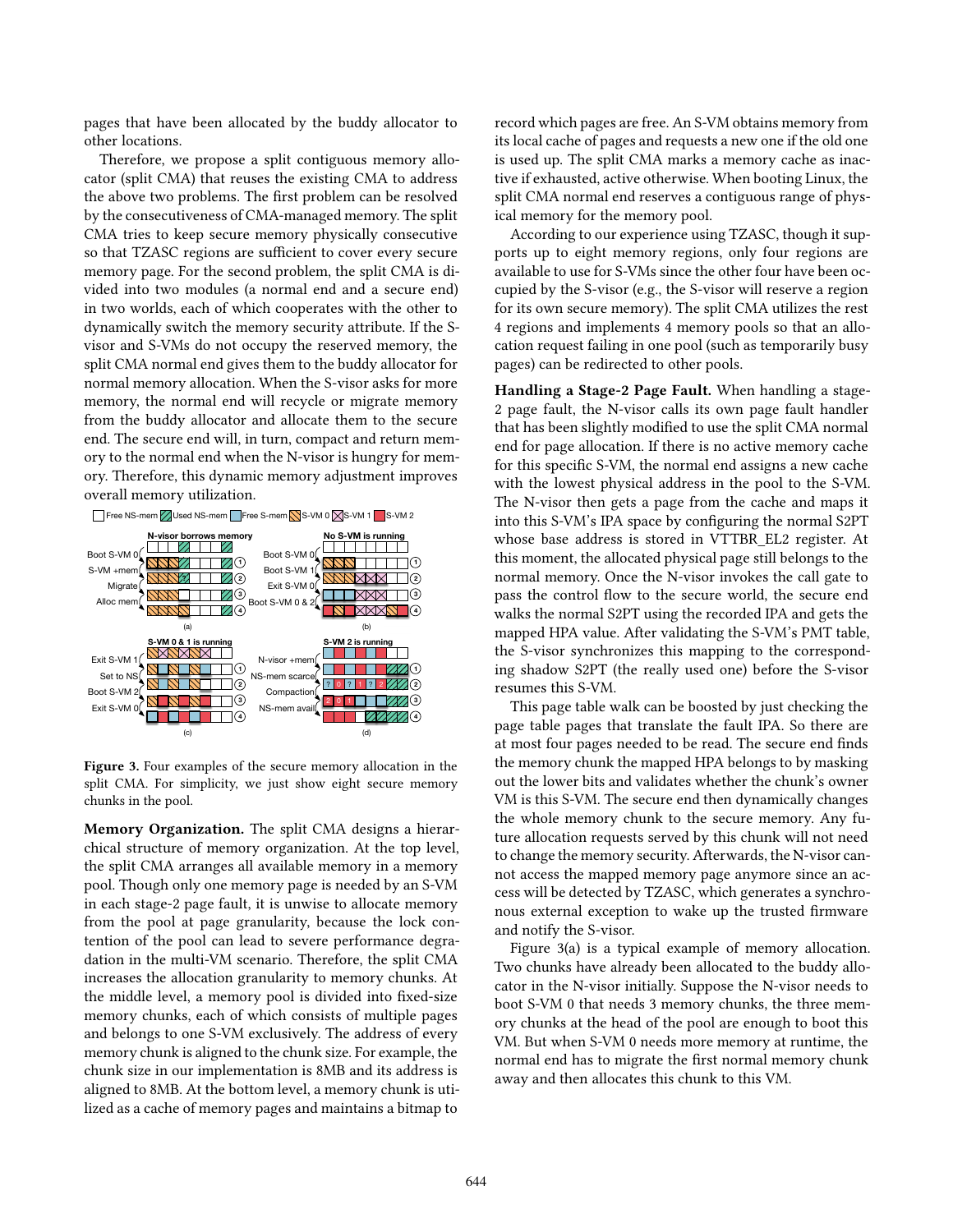When an S-VM shuts down, the N-visor notifies the Svisor to release this S-VM's memory, during which the secure end clears all related pages. But the S-visor keeps these memory chunks as secure for other S-VMs and lazily returns them to the N-visor if needed. An S-VM shutdown is depicted in Figure [3\(](#page-6-0)b). When S-VM 0 is closed in step-2, the secure end zeros its memory contents and keeps the released memory as secure, allowing subsequent S-VMs to reuse this memory without changing its security.

Memory Compaction. If the normal end uses up the reserved memory, it will borrow secure memory from the secure end. However, while the secure end may have sufficient free memory chunks at times, these secure memory chunks may be nonconsecutive and thus unable to be returned to the normal world. As shown in Figure [3\(](#page-6-0)c), two S-VMs use a memory pool chunk by chunk. If S-VM 0 exits, the secure end is only able to return the memory chunk at the end of secure memory range. Even worse, all released memory after closing S-VM 0 in step-4 cannot be returned to the normal world despite that they are not used by any S-VMs. To address this issue, the split CMA supports compacting the nonconsecutive secure memory chunks in the pool and returns the compacted memory to the normal world. Figure [3\(](#page-6-0)d) is an example of chunk migration, the secure end will try to compact the memory chunks of S-VM 2 by migrating them to the head of the pool and then replenish the non-secure memory for the N-visor.

The pages being migrated could have been mapped to an S-VM. The secure end reconfigures its shadow S2PT to mark these pages as non-present and then moves these pages' contents to new locations. If an S-VM accesses the migrated pages while the migration is in progress, the S-VM will encounter a stage-2 page fault and get trapped into the S-visor, which pauses the S-VM and resumes it when the migration is complete. This migration will have no effect on S-VMs that do not run or access the migrated pages.

# <span id="page-7-0"></span>4.3 Efficient World Switch

Each time the N-visor enters or exits an S-VM, a context switch between the two worlds happens, which is a frequent operation. The world switches between the two hypervisors have to involve the trusted firmware in EL3 to change the NS bit in SCR\_EL3 register  $^6$  $^6$  . This long path increases the latency of VM exit handling, which has already been deemed highly related to the overhead of virtualization [\[70,](#page-15-16) [85\]](#page-16-13). We find that a world switch contains redundant operations like repeatedly saving and restoring the register values of a vCPU when entering and exiting EL3 and S-EL2, which incurs large overhead as shown in our evaluation (§ [7.2\)](#page-10-0). To mitigate the performance issue, we design a fast switch facility that reduces the latency of world switch by 37.4% (see

§ [7.2\)](#page-10-0). While previous work [\[66](#page-15-17), [77](#page-16-14), [81\]](#page-16-15) used a combination of side core polling and shared memory to avoid context switches, this method wastes CPU resources. Furthermore, it is difficult to determine the appropriate number of cores dedicated to polling.

Shared Pages for General-purpose Registers. We use a shared page on each physical core to transfer vCPU generalpurpose register values between two hypervisors. Before invoking the SMC instruction, the N-visor stores all vCPU register values into a shared page. The trusted firmware will not save or restore any register values into and from stacks. It just changes the NS bit and installs necessary states of the S-visor. The S-visor directly reads values from the shared page and writes these values into corresponding registers. However, using shared pages to transfer states easily leads to a TOCTTOU attack. Specifically, after the S-visor checks the register values in the shared page, a malicious N-visor can concurrently modify the shared page in another physical core. One straightforward solution is to disable access to the shared page after switching to the secure world, which effectively prevents the N-visor from modifying this page. But this solution requires frequent modifications to TZASC regions to change the security attribute of the shared page, which further increases the latency of fast switch. And the limited number of TZASC regions discourages us to spare a separate region for this page. TwinVisor defends against this attack in a check-after-load way [\[50\]](#page-15-18) by reading register values before checking them.

Register Inheritance for System Registers. TwinVisor leverages register inheritance to further avoid redundant operations that save and restore EL1 and some EL2 registers. First, since both hypervisors work in EL2 and they do not need to use any EL1 system registers, all these registers set up by the N-visor for a guest vCPU will not be touched by the firmware and directly inherited by the S-visor, which checks these registers in place. Second, the two hypervisors have two different sets of hypervisor control registers in EL2 (e.g., VTTBR\_EL2 and VSTTBR\_EL2), which means these registers can also be directly passed between two worlds without being touched by the firmware.

# <span id="page-7-2"></span>5 Implementation

## 5.1 I/O Virtualization

The S-visor fully reuses the I/O mechanism and device drivers of the N-visor. In the current stage, TwinVisor takes the PV model to enable I/O supports for S-VMs. Before the S-VM is ready for PV I/O, we need to safely load the kernel into the memory of the S-VM in case of malicious kernel code modifications. To keep the TCB small and minimize modifications, we reuse the kernel loading logic of the Nvisor and store an S-VM's kernel image without encryption in the normal world (separated from the encrypted disk image in which sensitive data is saved). After an S-VM starts

<span id="page-7-1"></span> ${}^{6}$ SCR\_EL3 is only accessible in EL3 and will trigger an exception if accessed in lower exception levels.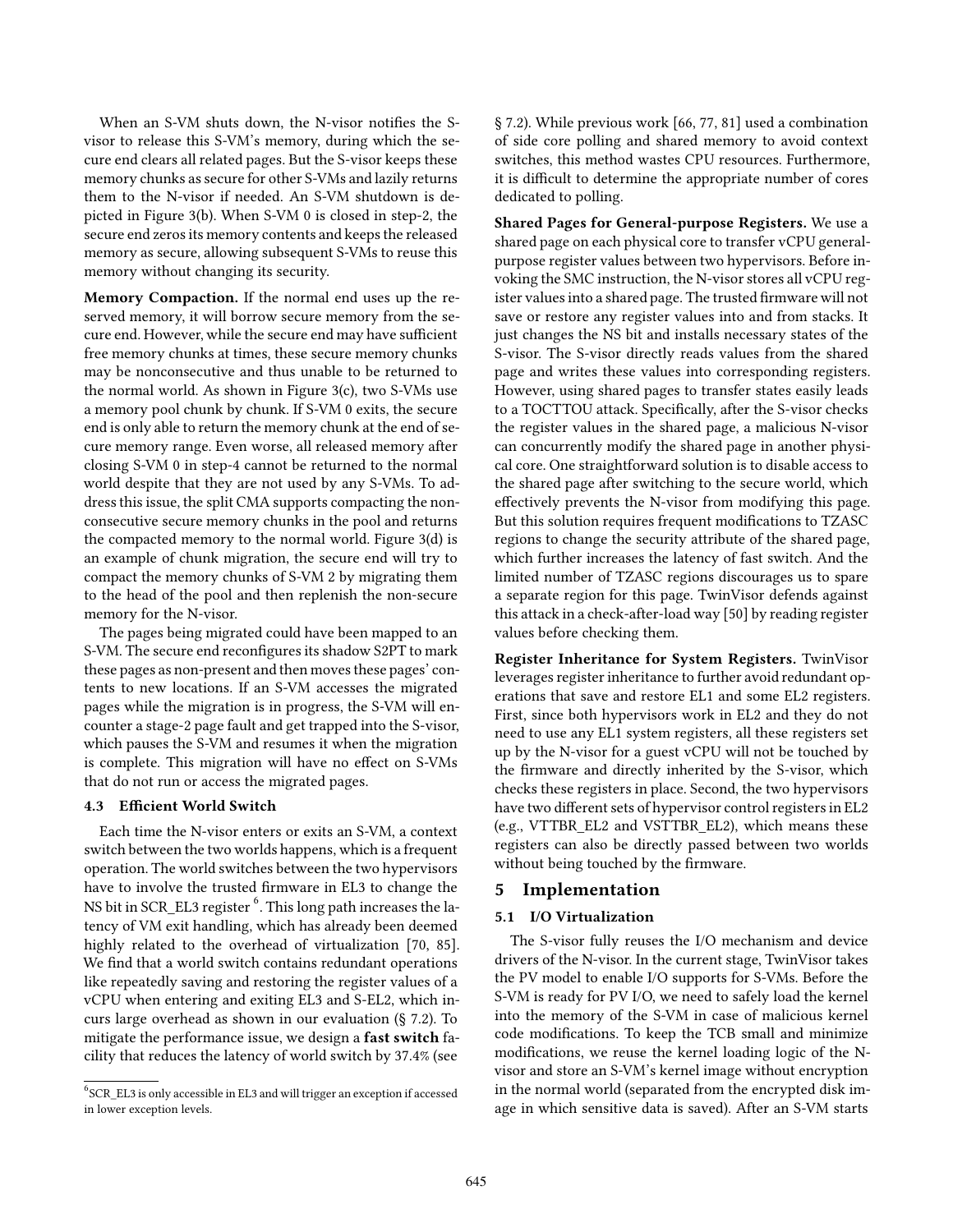to boot, the kernel image is loaded into the memory within a fixed GPA range. Before the S-visor synchronizes a mapping into the shadow S2PT, it will check the integrity of the page if the GPA falls into the range of the kernel image.

Shadow PV I/O. TwinVisor uses shadow I/O rings and shadow DMA buffers to be transparent to S-VMs and reuse existing PV I/O code without modification. In the current implementation of Linux, both I/O rings and DMA buffers are allocated from the secure memory of S-VMs, which is inaccessible to the N-visor. Therefore, the S-visor duplicates I/O rings and DMA buffers in the normal memory for the Nvisor, and synchronizes I/O requests and DMA data between two worlds for shadowing. Take the shadow I/O ring for example, when a frontend driver in an S-VM issues an I/O request, the S-visor copies the request from the S-VM (secure) to the I/O ring (non-secure). Conversely, if the backend driver in the N-visor raises an I/O completion interrupt, the Svisor synchronizes the I/O ring (non-secure) to the shadow one (secure) and redirects the interrupt to the S-VM.

However, the shadow I/O ring will bring non-negligible overhead for applications, especially network-intensive ones that involve large numbers of small network packets. Frequent network packets require low-latency I/O ring synchronization to achieve good performance. In the vanilla case, the frontend and the backend drivers use shared memory for the I/O ring so that they know the I/O handling progress of each other in real time, reducing the frequency of interrupts. But in TwinVisor, the shadow I/O ring is not shared memory between the two drivers and the synchronization brings a large time window during which the two drivers are unaware of the I/O progress. So they have to send more interrupt notifications to synchronize shadow I/O ring, leading to a larger runtime overhead. We optimize this by leveraging routine VM exits caused by WFx instructions and physical IRQs to piggyback the updates of the TX shadow I/O ring. These VM exits trap into the S-visor, which then synchronizes the shadow I/O ring in time. The piggyback technique greatly improves network-intensive applications. For example, the normalized overhead of Memcached in a 4-vCPU S-VM drops from 22.46% to 3.38%.

#### 5.2 Prototypes for Evaluations

At the time of writing, there is still no commercially available hardware supporting ARMv8.4-A (Secure-EL2).

Functional Evaluation. We validate the design of the TwinVisor by implementing a prototype on ARM Fixed Virtual Platform (FVP) [\[9](#page-14-34)] with full-featured S-EL2 enabled, which is an official full-system ARM simulator and has been used by previous work [\[48](#page-15-19)] for testing functional correctness. This prototype helps confirm that TwinVisor will function well on future commercial hardware.

Performance Evaluation. To evaluate the performance of TwinVisor, we use a development board with a Hisilicon

Kirin 990 [\[20\]](#page-14-35)) SoC, which supports N-EL2 and Virtualization Host Extension (VHE) [\[27\]](#page-14-36), working similarly to the hardware with S-EL2 enabled. The device manufacturer also provides the source code of the firmware in EL3 and their internal Linux. We move the S-visor from the secure world to the normal world, which means both the N-visor and the S-visor now run in N-EL2. All S-VMs thus run in N-EL1 and N-EL0. To manage S-VMs, the N-visor still gets trapped into the firmware in EL3, which then forwards the control flow to the S-visor in N-EL2. Since the S-visor is unable to control TZASC registers in N-EL2, we emulate all the TZASCrelated operations by delaying for different time periods, whose lengths are equal to those of the same operations we have measured in the secure world on this device.

|                                  | <b>Lines of Code</b>                                   |  |  |  |
|----------------------------------|--------------------------------------------------------|--|--|--|
| S-visor<br>TF-A<br>Linux<br>QEMU | 5.8K<br>1.9K (w/o S-EL2) / 163 (w/ S-EL2)<br>906<br>70 |  |  |  |

Table 2. The code size of the prototype system of TwinVisor.

#### 5.3 Implementation Complexity

We run *cloc* [\[15](#page-14-37)] tool to measure the code size of TwinVisor. The code size of the S-visor is around 5.8K LoCs (4.7K lines of C and 1.1K lines of assembly), which is much smaller than existing TEE kernels (e.g., Linaro TEE with 110K LoC). The small code size makes formal verification feasible, just as SeKVM (3.8K LOC) [\[63\]](#page-15-20), CertiKOS (9K LOC) [\[51\]](#page-15-21), and seL4 (10K LOC) [\[58\]](#page-15-22), which would be our future work. We use KVM in Linux kernel v4.14 to be the N-visor: 90 LoCs of existing files are modified and 816 LoCs of new files are added to implement the fast switch (130 LoCs) and the split CMA (686 LoCs). For the trusted firmware, we have to add much code (1.9K LoCs) in the Trusted Firmware-A (TF-A) v1.5 on the Kirin 990 to support the S-visor in N-EL2 for performance measurement. Most of the added code is for the fast switch between the N-visor and the S-visor in the N-EL2. If the hardware supports S-EL2, we just need to add 163 LoCs (94 lines of C, 69 lines of assembly) to support the S-EL2 bootstrap and the fast switch. Finally, we add less than 70 LoCs to QEMU v4.2.0 to support the shadow PV I/O.

## 6 Security Analysis and Evaluation

#### 6.1 Security Analysis

This section enumerates six properties of TwinVisor and shows how these properties protect S-VMs.

Property 1: The firmware and the S-visor are trusted during the system's lifetime. Device vendors provide the secure boot of TrustZone to guarantee the integrity of the firmware and the S-visor during bootstrapping. When the system is booted, remote attackers can come from the normal world or S-VMs. Attackers from the normal world cannot access the firmware and the S-visor since they are isolated by TrustZone and secure memory. As for malicious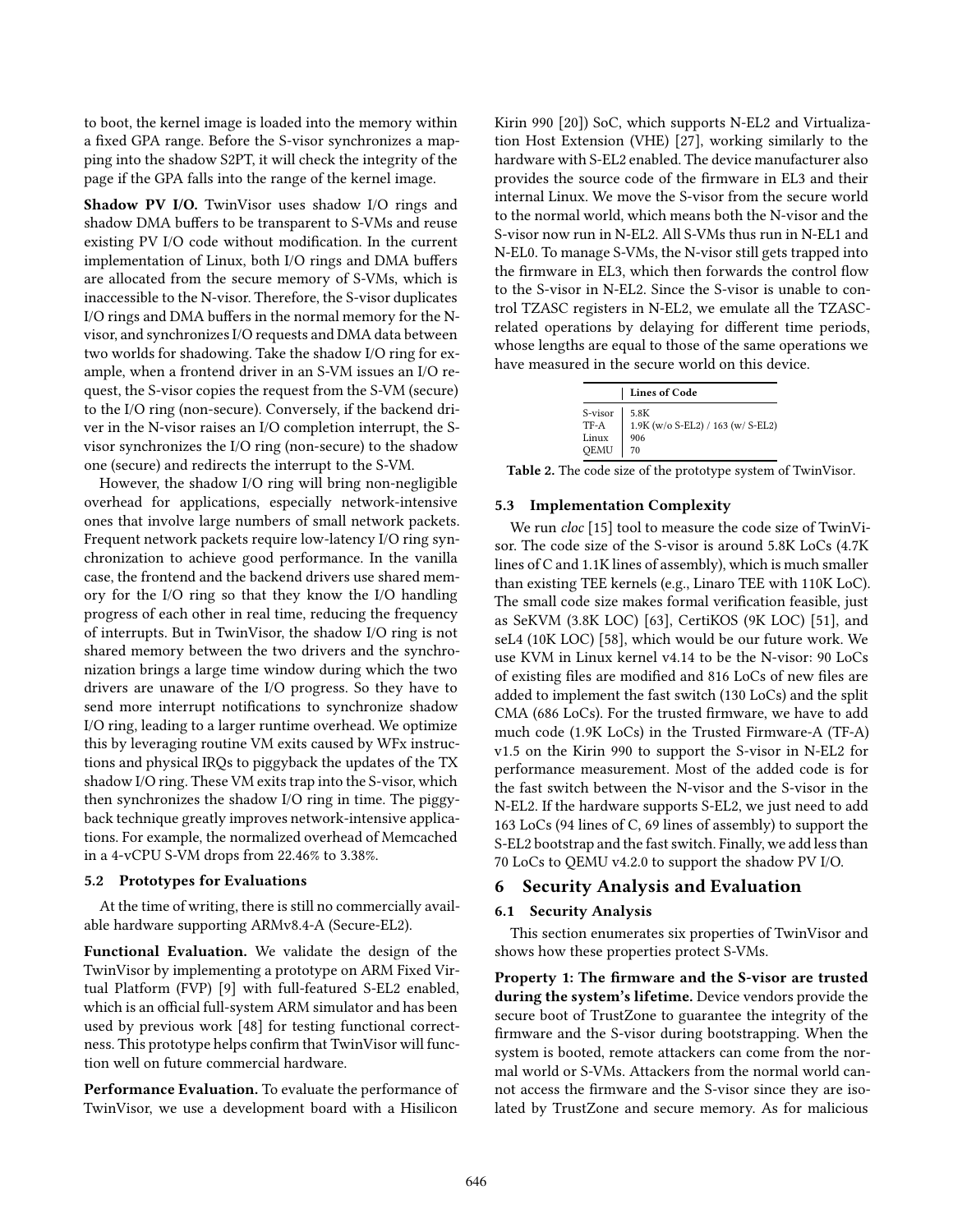S-VMs in the S-EL1, the S-visor residing in the more privileged S-EL2 leverages a separate address space to defend itself. Besides, the S-visor prevents attackers from maliciously changing hardware behaviors by the horizontal trap (§ [4.1\)](#page-4-0).

Property 2: The integrity of S-VMs' kernel images is enforced by the S-visor. An S-VM's kernel image is loaded into the memory by the untrusted N-visor when the S-VM starts to boot. Based on Property 1, before a kernel page takes effect, the trusted S-visor first turns the page into secure memory and then checks its integrity. Therefore, a malicious N-visor cannot touch the kernel image after loading it into the memory, and the S-visor can ensure only the verified kernel takes effect.

Property 3: Each S-VM's CPU register states are protected by the S-visor. Based on Property 1, the trusted Svisor protects S-VMs' CPU register states in two ways. First, it saves registers before entering the N-visor and compares the saved values with new ones after returning back. As a result, the N-visor is unable to hijack the control flow of S-VMs by tampering registers such as link registers (LR, ELR) and page table base registers (TTBR). Second, it hides the general-purpose registers by randomizing them. Thus, the N-visor cannot obtain sensitive data through S-VMs' registers.

Property 4: Each S-VM's memory is isolated from other S-VMs and the normal world. Based on Property 1, isolations between S-VMs are enforced by the shadow S2PTs maintained by the trusted S-visor. The normal world has no access to S-VMs' memory and shadow S2PTs in the secure memory. A compromised N-visor may try to leak S-VMs' data by mapping their pages to a malicious S-VM. However, the S-visor keeps track of the ownership of physical pages. Before synchronizing mappings to shadow S2PTs (§ [4.1\)](#page-4-0), the S-visor verifies the page ownership and ensures that no two S-VMs share a page. Besides, the S-visor can leverage ARM SMMU [\[10](#page-14-38), [67](#page-15-23)] to defeat DMA attacks.

Property 5: Each S-VM's I/O data is protected by the S-visor. TwinVisor assumes that S-VMs utilize end-to-end encryption and integrity checking to protect their I/O data. If any plaintext I/O data and encryption keys stay in the S-VM's CPU registers or memory pages, they cannot be leaked to the N-visor due to Property 3 and 4. The shadow I/O mechanism (§ [5.1\)](#page-7-2) further ensures that any data copied to the normal memory has already been encrypted and thus cannot reveal any sensitive information. The integrity checking performed by S-VMs ensures that malicious code or data pages constructed by attackers will not be used.

Property 6: All data and the control flow of each S-VM are protected by the S-visor. Based on Property 1, the firmware and the S-visor cannot be compromised by remote attackers. Combined with Properties 3 and 4, attackers are

unable to access S-VMs' CPU register states or memory even if they compromise the N-visor or collude with a malicious S-VM. Along with Property 5, all data and the control flow of S-VMs are protected from remote attackers.

## 6.2 Security Evaluation against CVEs

To verify the security of TwinVisor in real-world scenarios, we analyze KVM CVEs relevant to our threat model and apply them to TwinVisor's architecture. Table [3](#page-9-0) lists representative CVEs with security threats in the last five years. The CVEs listed primarily aim to gain complete control of, execute arbitrary code in, and disclose sensitive information from the N-visor in order to compromise the data of VMs. Initially, remote attackers can either connect to the system through VMs, or login into the N-visor as unprivileged users. By leveraging vulnerabilities (e.g., buffer overflow, use-afterfree), attackers are able to breach the normal execution of the N-visor and access the data of S-VMs.

<span id="page-9-0"></span>

| Type                                                                           | <b>CVEs</b>                                                                                                                                           |
|--------------------------------------------------------------------------------|-------------------------------------------------------------------------------------------------------------------------------------------------------|
| Privilege Escalation<br>Remote Code Execution<br><b>Information Disclosure</b> | CVE-2019-6974, CVE-2019-14821,<br>CVE-2018-10901<br>CVE-2020-3993, CVE-2018-18021<br>CVE-2021-22543, CVE-2020-36313,<br>CVE-2019-7222, CVE-2017-17741 |

Table 3. Representative KVM CVEs in recent five years.

However, as TwinVisor inherently distrusts the N-visor, none of the above attacks can threaten S-VMs. We also simulate three attacks assuming that the N-visor has been controlled by remote attackers. First, the N-visor mapped a secure memory page of the S-visor in its own page table and tried to read the content of this page. An exception triggered by TZASC was taken to the trusted firmware and reported to the S-visor. Then, the N-visor tried to corrupt the PC register value of an S-VM. The S-visor detected the abnormal value by comparing it with the previously stored one. Next, the N-visor mapped a secure memory page belonging to an S-VM in the non-secure S2PT of another S-VM, attempting to synchronize this page into the latter's secure S2PT. As expected, the S-visor detected and rejected this attempt.

# 7 Performance Evaluation

# 7.1 Experimental Setup

We run experiments on a Kirin 990 development board with 2 Cortex-A76 big cores (2.86 GHz), 2 Cortex-A76 middle cores (2.36 GHz) and 4 Cortex-A55 small cores (1.95 GHz). All these cores are ARMv8.2. To prevent the performance instability caused by the asymmetric multi-core architecture, we only enable 4 Cortex-A55 cores in our evaluation. The development board has 8GB RAM and 256GB ROM. For network related benchmarks, we build a local area network (LAN) between the device and an x86-64 PC by USB tethering through a USB Type-C connection. The PC is equipped with a 6-core Intel i7-8700 CPU and 32GB RAM. The servers of these benchmarks are placed in on-device VMs and the clients are in a Ubuntu-18.04 VM on PC.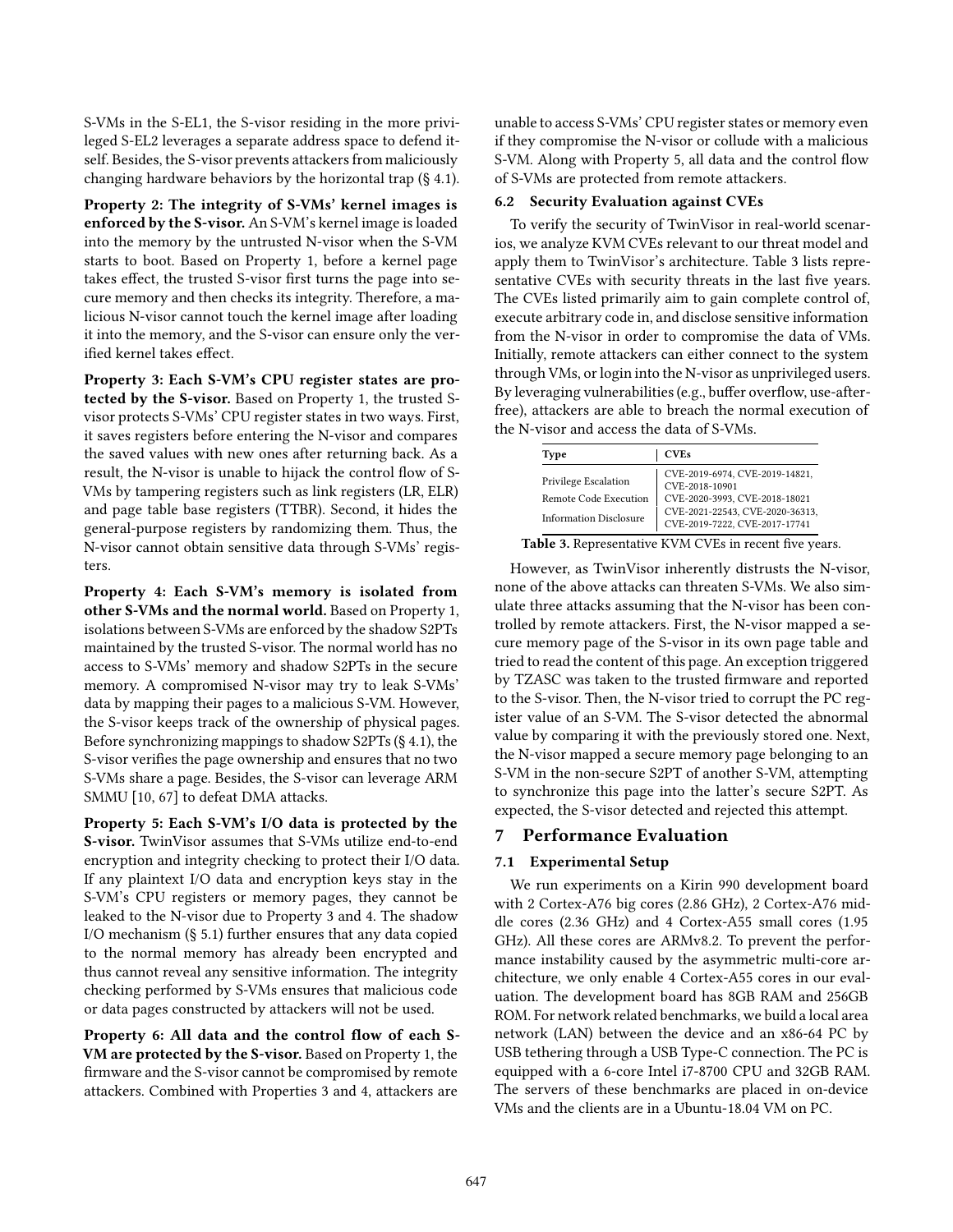The firmware in EL3 is TF-A v1.5. The N-visor is a Linux kernel 4.14 that is slightly modified to support the Kirin 990. It uses QEMU v4.2.0 to manage all N-VMs and S-VMs, each of which runs Linux kernel 4.15 and contains an 8GB disk image file.

<span id="page-10-1"></span>

| Operation Vanilla |        | TwinVisor | Overhead |
|-------------------|--------|-----------|----------|
| Hypercall         | 3.258  | 5.644     | 73.24%   |
| Stage2 #PF        | 13.249 | 18.383    | 38.75%   |
| Virtual IPI       | 8.254  | 13.102    | 58.74%   |

<span id="page-10-0"></span>Table 4. A comparison of various architectural operations between TwinVisor and Vanilla. (Unit: cycles)

#### 7.2 Microbenchmarks

First, we run microbenchmarks to quantify the slowdown of several frequently-used hypervisor primitives, including the round trip of hypercall, stage-2 page fault handling and virtual IPI sending. We leverage PMCCNTR\_EL0 to measure CPU cycles. Table [4](#page-10-1) shows the average costs of these operations in TwinVisor and vanilla QEMU/KVM (hereinafter called Vanilla). Note that Vanilla runs VMs in the normal world without bothering EL3.

<span id="page-10-2"></span>

Figure 4. Breakdown comparisons between TwinVisor and Vanilla on hypercall and stage-2 page fault handling microbenchmarks. In (a), "w/ FS" and "w/o FS" on X-axis mean the fast switch is enabled and disabled, "smc/eret" represents SMC/ERET instructions, "gp-regs" and "sys-regs" mean state saving/restoring operations for general-purpose registers and EL1/EL2 registers, and "sec-check" stands for security check. In (b), "w/o shadow" and "w/ shadow" on X-axis mean shadow S2PT is disabled and enabled, "sync" stands for synchronization of shadow S2PT.

In the hypercall microbenchmark, an S-VM issues a null hypercall that directly returns without doing anything. The experiment is repeated 1 million times in a uniprocessor S-VM pinned to one physical core and we use the average cycle count. TwinVisor introduces about 73% performance overhead compared with Vanilla. We further break down the time costs of null hypercalls with and without fast switch. As shown in Figure [4\(](#page-10-2)a), the hypercalls with and without fast switch costs 5,644 and 9,018 cycles respectively. The fast switch accelerates the world switch because of two major factors: the shared page technique eliminates operations that redundantly save and restore general-purpose registers of the S-VM (1,089 cycles) and the register inheritance avoids the operations of saving and restoring EL1/EL2 registers (1,998 cycles). Saving and restoring general-purpose registers cost a lot if fast switch is disabled because there are

4 memory copies on the roundtrip path of a hypercall. Each copy involves 31 registers and costs more than 62 load/store operations (e.g., registers spilled to the stack). Therefore, 4 redundant memory copies and some unnecessary savings and restorings waste more than 300 load/store operations which cost 1,089 cycles in total.

For stage-2 page fault handling, we repeat reading four bytes from an unmapped page in an S-VM for 1 million times and calculate their average cycles. A read operation will trigger a stage-2 page fault that is handled by the N-visor. We measure the time duration before reading this page and after getting the content. The overhead is about 39% that mainly comes from the synchronization of shadow S2PT (2,043 cycles) and other operations in the trusted firmware and the S-visor (2,358 cycles). We also measure the cost of handling stage-2 page faults with shadow S2PT disabled, which means that the original S2PT prepared by the N-visor is directly used for the S-VM for performance comparison. Figure [4\(](#page-10-2)b) shows that TwinVisor without shadow S2PT saves 2,043 cycles because it no longer needs to validate and synchronize the modifications to shadow S2PT.

For virtual IPI sending, we measure the cycles of sending an IPI from a vCPU that will invoke an empty function on the other vCPU and wait until the function returns. The average overhead is about 59%.

<span id="page-10-3"></span>

| Name         | Description                                                       |
|--------------|-------------------------------------------------------------------|
| Memcached    | Memcached v1.6.7 running the memaslap benchmark v1.0              |
|              | with a default 128 concurrency on the remote client to test       |
|              | transactions per second.                                          |
| Apache       | Apache Web server v2.4.34 using the ApacheBench v2.3 with         |
|              | 80 concurrency on the remote client to test the number of         |
|              | handled requests per second serving the index page.               |
| Hackbench    | Hackbench using Unix domain sockets and default 10 process        |
|              | groups running in 100 loops, measuring the time cost.             |
| <b>Untar</b> | Untar extracting the 5.8.13 Linux kernel tarball using the stan-  |
|              | dard tar utility, measuring the time cost.                        |
| Curl         | Curl v7.72.0 downloading a 10MB image from the Apache             |
|              | Web server to the remote client, measuring the time cost.         |
| MySQL        | MySQL v5.7.32 running sysbench v0.4.12 with 2 threads con-        |
|              | currently on the remote client to measure the time cost by        |
|              | an oltp test, the size of table is 1,000,000 and the test mode is |
|              | complex mode.                                                     |
| FileIO       | Fileio test in sysbench v0.4.12 with threads equal to the num-    |
|              | ber of vCPUs concurrently and 1GB file size in random read-       |
|              | /write mode.                                                      |
| Kbuild       | Compilation of the Linux 5.8.13 kernel using allnoconfig for      |
|              | aarch64 with gcc v7.3.0.                                          |
|              |                                                                   |

Table 5. Descriptions of application benchmarks

#### <span id="page-10-4"></span>7.3 Real-world Applications Performance

We further run real-world applications to evaluate the performance of TwinVisor (with shadow S2PT and fast switch enabled) compared with Vanilla. Table [5](#page-10-3) shows the applications we use and they cover CPU-intensive, memoryintensive and I/O-intensive situations. TLS/SSL connection is enabled in Curl and MySQL benchmarks, and we find that whether to enable TLS/SSL has little effect on their performance. Though ApacheBench also supports TLS/SSL, we still disable it because the throughput of Apache drops more than 92% (e.g., TPS drops from 1109 to 86 in a UP N-VM) if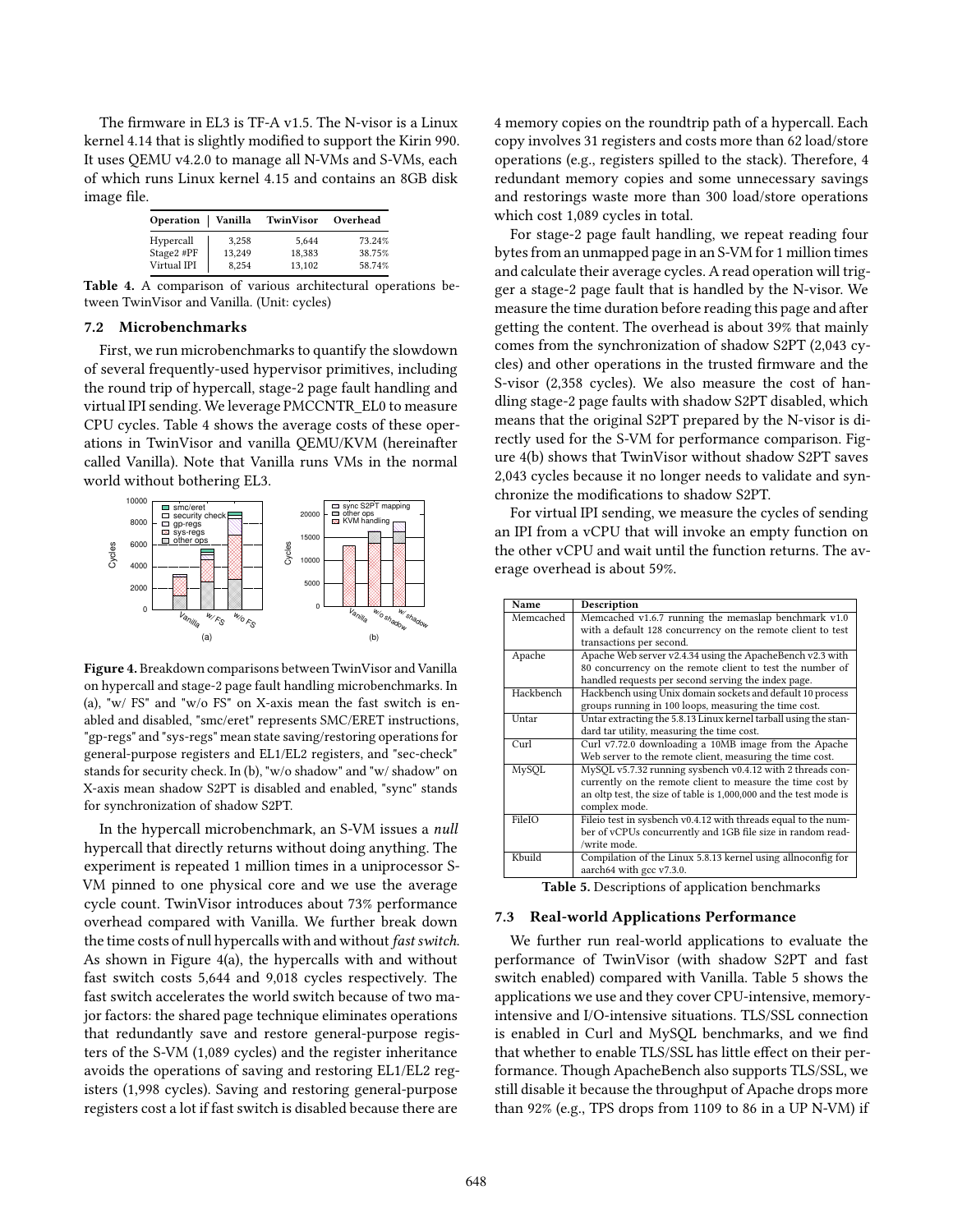using TLS/SSL, which cannot reflect the real performance of the application. We measure the performance of S-VMs with 1, 4, 8 vCPUs and 512MB memory. The 8-vCPU stands for the CPU oversubscription scenario.

<span id="page-11-0"></span>

Figure 5. Normalized performance of an S-VM and an N-VM in TwinVisor. (a), (b) and (c) show a UP S-VM, a 4-vCPU S-VM and an 8-vCPU S-VM while (d), (e) and (f) show a UP, a 4-vCPU and an 8-vCPU N-VM. The Y-axis is the normalized overhead of an application compared with that running in a Vanilla VM. Note: The Y-axis ranges of (a), (b), (c) and (d), (e), (f) are different. Absolute values of [UP, 4-vCPU, 8-vCPU] S-VMs are as follow: Memcached in TPS [4897.2, 17044.2, 16853.6], Apache in RPS [1109.8, 2949.7, 2605.6], MySQL in number of events [4165.6, 5222.4, 5095.6], Curl in seconds [0.345, 0.350, 0.342], FileIO in MB/s [29.2, 52.4, 48.6], Untar in seconds [280.574, 279.555, 282.587], Hackbench in seconds [1.694, 0.754, 1.709], Kbuild in seconds [619.725, 162.978, 194.839].

As shown in Figure [5,](#page-11-0) the performance gap between Twin-Visor and Vanilla is less than 5% in all benchmarks. This is because world switches and shadow operations occupy merely a small proportion of applications' effective execution time. Non-WFx exits, whose time cost directly affects applications' performance, only make up a small part of total time. As TwinVisor's overhead mainly comes from world switches during non-WFx exits, the overhead in application benchmarks is lower than the microbenchmark. Besides, the increased time cost of non-WFx exits leads to fewer WFx exits, which trades idle time for execution time in the S-VM and has just a little impact on application's overall performance. We first take Memcached as an example. The Memcached in the UP S-VM whose average TPS is 4,897 incurs 1.0% overhead compared with Vanilla. There are totally 133K VM exits during the test in TwinVisor while the counterpart in Vanilla has 162K VM exits. The difference between the number of VM exits mainly comes from WFx VM exits which happen when the vCPU is idle. According to the previous microbenchmarks, TwinVisor spends more time on world switching and thus has less idle time. As WFx VM exits take up over 70% CPU usage, the time cost by Svisor interceptions including shadow I/O operations occupies less than 2% CPU usage. The storage-intensive FileIO is another example, which is susceptible to extra memory

copies due to shadow I/O operations. The FileIO in the UP S-VM averagely achieves 29.24 MB/s bandwidth and incurs a miniscule overhead of 1.33%. This is because the shadow I/O ring operations just occupy 0.21% CPU usage and the shadow DMA buffers operations merely occupy 2.81% CPU usage. If we disable the shadow I/O operations, the overhead of the FileIO benchmark drops to 0.

According to our analysis, the worst case can be an application that repeatedly invokes hypercalls to the hypervisor and then returns immediately at a high frequency. The overhead of this case should be at the same level as the microbenchmark because the time cost of non-WFx VM exits becomes its bottleneck. But it is unlikely to find such an application in the real world.

Performance Impact on N-VMs: To check whether Twin-Visor will affect the performance of N-VMs, we repeat above application benchmarks in N-VMs with 1, 4, 8 vCPUs and 512MB memory. Figure [5\(](#page-11-0)d), Figure [5\(](#page-11-0)e) and Figure [5\(](#page-11-0)f) show that the N-VM in TwinVisor achieves less than 1.5% overhead compared with Vanilla. The slowdown is caused by the code added to the N-visor, which includes vCPU identifications (belongs to S-VM or N-VM) and integrating split CMA into the N-visor.

#### 7.4 Scalability

Scaling vCPU number: To show TwinVisor performs well enough with the growth of vCPU number, we evaluate Memcached in the S-VM with 1, 2, 4, 8 vCPUs and 512MB memory. The result is shown in Figure [6\(](#page-12-1)a). In comparison to Vanilla, the overhead of TwinVisor is less than 5% no matter how many vCPUs are given. As mentioned in § [7.3,](#page-10-4) VM exits caused by WFx for I/O operations in Memcached dominate the CPU usage. In the multi-vCPU cases, we find that WFx VM exits always occupy more than 70% CPU usage and the interceptions of all VM exits occupy less than 4%.

Scaling Memory: To show TwinVisor is scalable with the growth of the size of memory, we run Memcached benchmark in a 4-vCPU S-VM with 128MB, 256MB, 512MB and 1024MB memory and assign half of the S-VM's memory to the Memcached application. The result is shown in Figure [6\(](#page-12-1)b). In comparison to Vanilla, the overhead of Twin-Visor keeps below 5%, because the memory accesses of an S-VM in TwinVisor have no difference from an N-VM in Vanilla after mappings are established in S2PTs. Thus, Twin-Visor introduces no overhead as the size of memory grows. Scaling S-VM number: We first run Memcached, Apache, FileIO and Kbuild in 4 UP S-VMs and run them concurrently to show TwinVisor is scalable when multiple S-VMs run a mixed workload. To avoid interference, all S-VMs are pinned to different cores (2 S-VMs pinned to 1 core in the case of 8 S-VMs) and have 256MB memory. Figure [6\(](#page-12-1)c) shows that the maximum overhead of all benchmarks in the mixed workload is less than 6%. We also run the same benchmark in different numbers of UP S-VMs to show TwinVisor is scalable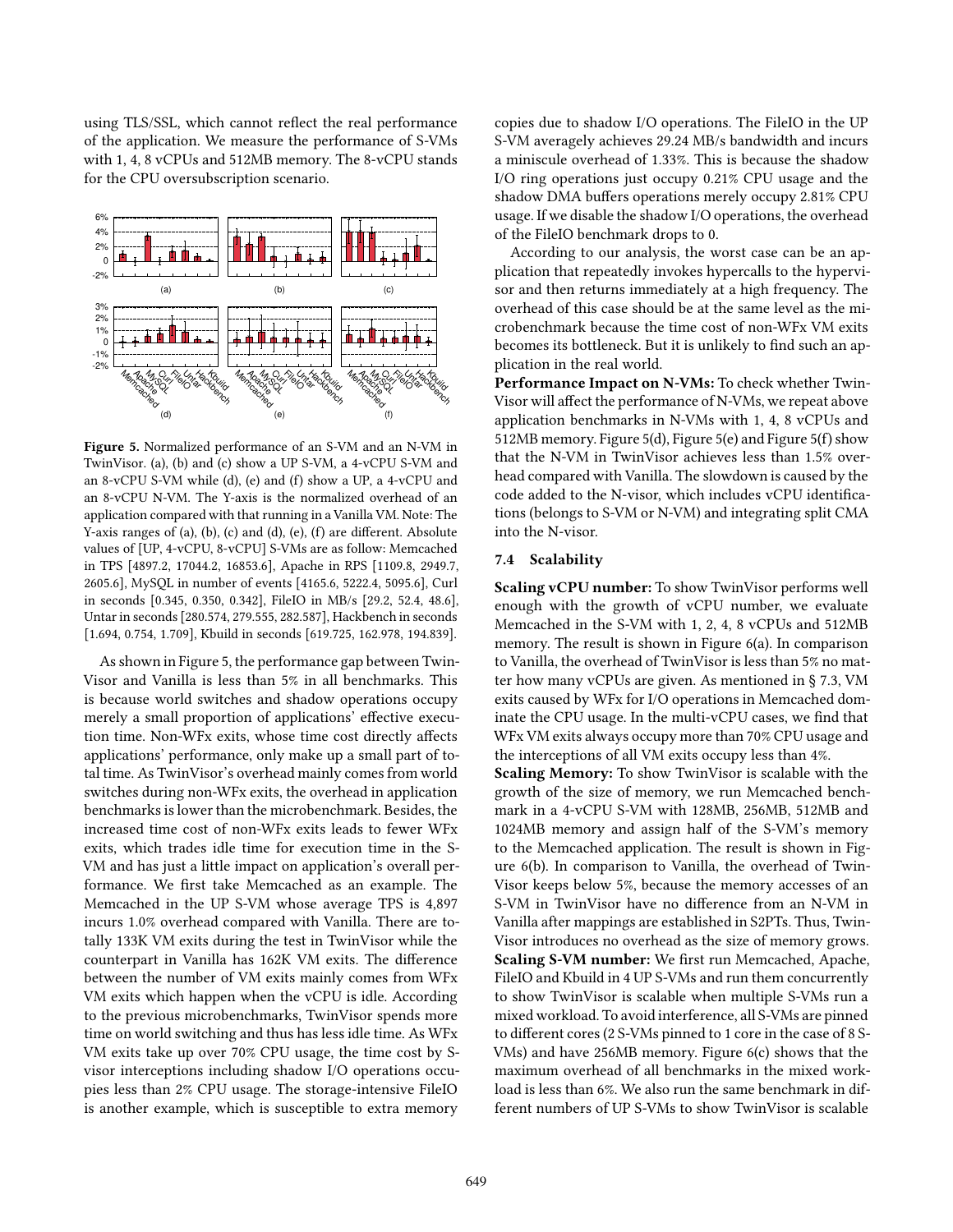when the number of S-VMs grows. As shown in Figure [6\(](#page-12-1)d), Figure [6\(](#page-12-1)e) and Figure [6\(](#page-12-1)f), the average performance of I/Ointensive and CPU-intensive workloads achieves less than 4% overhead compared with Vanilla. The low overhead can be explained by the fact that VM exits account for merely a small percentage out of the total time cost. Take Kbuild as an example, there are 1.5M VM exits throughout the compiling according to our measurement, occupying only 2.86% CPU usage. Moreover, TwinVisor introduces no resource contention since each S-VM has its own data structures.

<span id="page-12-1"></span>

Figure 6. Comparisons of scalability between TwinVisor and Vanilla. (a) and (b) show Memcached with the increasing number (size) of vCPUs and memory in an S-VM. (c) shows Memcached, Apache, FileIO and Kbuild in 4 UP S-VMs respectively. (d), (e) and (f) show average performance of the FileIO, Hackbench and Kbuild with the increasing number of S-VMs. The X-axis is the number (size) of vCPUs/memory/S-VMs, and the Y-axis is the normalized overhead compared with Vanilla. Note: The Y-axis ranges of (a), (b), (c) and (d), (e), (f) are different. Absolute values are as follow: (a) Memcached in TPS [4897.2, 12783.8, 17044.2, 16853.6], (b) Memcached in TPS [16944.4, 17059.0, 17044.2, 17319.2], (c) mixed performance [3927.4 TPS, 960.4 RPS, 26.5 MB/s, 692.13 s], (d) FileIO in MB/s [29.2, 24.8, 16.6, 14.4], (e) Hackbench in seconds [1.694, 2.304, 3.120, 4.478], (f) Kbuild in seconds [619.752, 642.819, 766.98, 1851.796].

## 7.5 Overhead of Split CMA

We also evaluate the overhead of allocation and compaction operations of split CMA. For allocation operations, we first measure the time of allocating a 4KB page with an active memory cache and the average cost is 722 cycles. For a 4KB page without an active cache, the split CMA has to get a new cache before allocation. When the memory pressure of the N-visor is low, getting a memory chunk unlikely needs to migrate pages. But producing an 8MB cache (i.e., 2048 pages) still averagely costs 874K cycles. The high cost is because an allocation from CMA requires multiple steps, such as locking pages to be allocated and updating memory pages in the bitmap. However, an S-VM needs a new 8MB allocation only when it uses up the previous 2048 pages, so that the frequency of cache allocations is very low. When

memory pressure is high, the split CMA must migrate pages away to make room. We leverage stress-ng [\[34\]](#page-14-39) tool to stress the memory on the N-visor and then measure the latency of 8MB chunk allocation. The average cost is 25M cycles (i.e., 13K cycles per page). The same operation under high memory pressure costs 6K cycles per page in Vanilla.

<span id="page-12-2"></span>

Figure 7. The impact of the number of migrated caches on Memcached using Memaslap benchmark. (a) shows the throughput of a UP S-VM with 512MB memory, while (b) shows the average throughput of 8 UP S-VMs with 256MB memory. The X-axis stands for different numbers of migrated caches in one compaction test. Note: the Y-axis starts from 4500 in (a) and 2200 in (b).

Compaction of an 8MB cache costs 24M cycles on average, including migrating pages of an S-VM and returning the free memory chunk to the N-visor. Moreover, we leverage Memcached to evaluate the performance impact of memory compactions. We first set up an S-VM with 1 vCPU and 512MB memory, allocating 450MB to the Memcached application and leaving the rest for kernel and other system services to make them runnable. We reserve nonconsecutive 512MB memory in the secure-world memory pool, which will be compacted to a consecutive region and then returned to the N-visor. We add a helper function in the N-visor to ask for a specific number of caches and trigger compactions in the secure world. The compactions are triggered at random times during the experiment. Figure [7\(](#page-12-2)a) shows the performance as the number of compacted memory caches grows exponentially from 1 (8MB) to 64 (512MB). The throughput of Memcached drops by 6.84% in the worst case when all 512MB caches are migrated. To further test multiple S-VMs scenarios, we repeat the test with 8 UP S-VMs with 256MB memory. As shown in Figure [7\(](#page-12-2)b), the average throughput of an S-VM only drops by 1.30% in the worst case. The overhead decreases because the overhead of compaction is amortized by multiple S-VMs.

# <span id="page-12-0"></span>8 Hardware Advice for Future ARM

Selective Transparent Instruction Trapping. To support the S-visor to monitor the N-visor in a transparent way, we propose to add a hypervisor register to future ARM hardware that is accessible only from S-EL2 and EL3. This register controls selective traps of sensitive instructions. Each bit in the register configures whether an instruction executed in N-EL2 should trigger a synchronized exception to S-EL2. For example, setting the bit controlling ERET to "1" means that if an ERET is executed in N-EL2, an exception is taken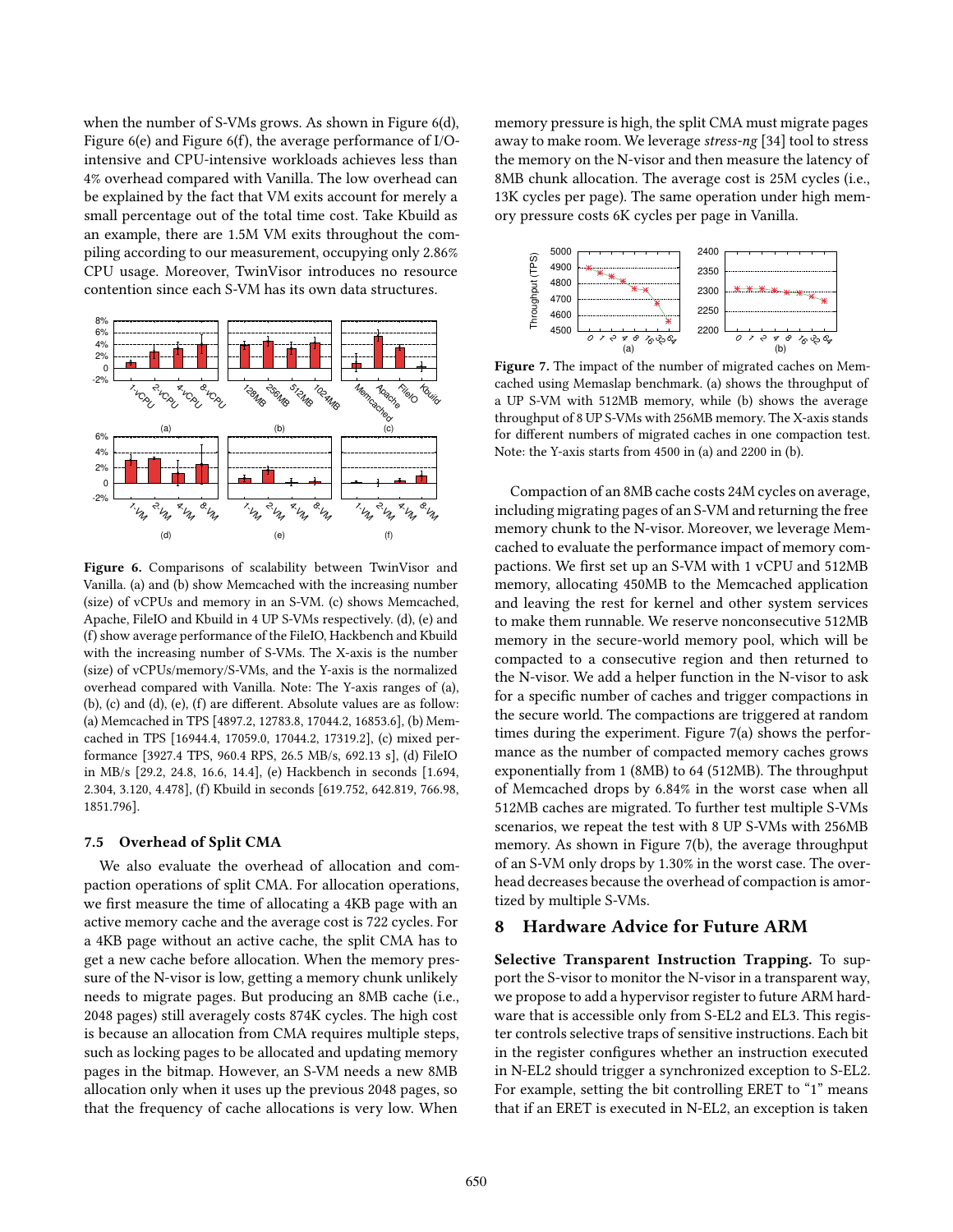to S-EL2. The proposed hardware extension places S-EL2 at a higher privilege level than N-EL2, facilitating the S-visor to supervise the N-visor's behaviors transparently. CCA can also benefit from this extension to transparently monitor the normal world's behaviors from Realm, which can avoid intrusively modifying the N-visor.

Fine-grained Secure Memory Configuration. The complex design of Split CMA can be optimized by making finegrained changes to the security attribute of memory pages. Though CCA introduces GPT to control memory accessibility at page granularity, the third-stage translation adds multiple page table walks for a memory access if the TLB misses. Given the current TLB reach has been low in data centers [\[39](#page-14-40)], GPT may bring non-trivial memory access overhead. Therefore, we propose to slightly extend the TZASC with a bitmap to indicate page security to reduce the overhead of multiple GPT accesses. Each bit in the bitmap represents one physical memory page. For example, a "0" means that the page can be accessed by both worlds while an "1" allows the page to be accessed by the secure world exclusively. For each memory access, TZASC refers to the bitmap according to the page's HPA and decides whether this access is legal by the bit value. Unlike GPT that must be controlled in EL3, the bitmap can be configured by the S-visor in S-EL2 to reduce the EL3-involved overhead. The memory consumption of the bitmap is small: a bitmap of 256GB physical memory consumes only 8MB (0.003% of total). Besides, reading the bitmap results in an additional memory access that increases the memory access latency. Buffering the bitmap entries in CPU caches can boost the bitmap lookup.

Direct World Switch. We also propose that the hardware supports direct world switches between N-EL2 and S-EL2. According to our microbenchmark, the overhead of Twin-Visor mainly comes from the costly world switches through EL3. If the hardware supports directly switching between N-EL2 and S-EL2, the overhead will be reduced a lot due to the elimination of processing in EL3. This extension can further reduce the overhead of fast switch. A trap/return-like mechanism is needed for the software to directly switch between two worlds, which benefits the transparent instruction trapping as well since any exception triggered in N-EL2 can be taken to S-EL2 without bothering EL3. A new S-EL2 vector base address register is also necessary, which holds the handler base address for exceptions taken to S-EL2. With this extension, CCA can accelerate world switches between Realm and the normal world as well.

# 9 Related Work

In addition to the confidential computing solutions introduced in § [2.1,](#page-1-1) this section describes other prior work related to TwinVisor.

ARM Virtualization. The hardware virtualization for ARM has been enabled since ARMv8.0 and KVM/ARM introduced the split-mode virtualization, which runs a lowvisor in EL2 to help manage hypervisor-related registers and forward control flows between VMs and the highvisor. HypSec [\[62](#page-15-24)] utilizes the split-mode architecture to defend VM privacy against malicious hypervisors. But its VMs still fail to benefit from the security features provided by Trust-Zone. TwinVisor leverages the hardware isolation of Trust-Zone to guard S-VMs from the entire normal world.

Systems based on ARM TrustZone. Before S-EL2, some systems utilize software techniques to support multiple virtual TEE-Kernel instances in the secure world simultaneously [\[44,](#page-15-25) [53](#page-15-10), [60,](#page-15-26) [64](#page-15-27)]. TEEv [\[64](#page-15-27)] utilizes the same privilege isolation to run the TEE instances and TEE-visor in the same privilege level while enforcing isolation among them inside TrustZone. Though TEEv theoretically supports running full-fledged Linux, it has to add more functionalities and inevitably increase the complexity of the TEE-visor. vTZ [\[53](#page-15-10)] creates a virtual TrustZone instance for each normal world VM. Similar to TwinVisor, it also decouples security from management by reusing Xen hypervisor. But vTZ does not leverage secure memory to protect virtual TrustZone instances and assumes that TAs in the virtual TrustZone are invoked by normal applications infrequently. Hence, the design of vTZ would incur non-trivial overhead for a normal VM due to the numerous costly world switches.

With S-EL2, Hafnium [\[19](#page-14-41)] runs an independent hypervisor in the secure world to virtualize multiple simple TEE OSes. It requires modifications of existing Trusted Applications (TAs) and Client Applications (CAs) to communicate through new SMC interfaces. By contrast, TwinVisor focuses on supporting unmodified complex OSes such as Linux for universal applications.

# 10 Conclusion

TwinVisor is the first hardware-isolated system that utilizes ARM S-EL2 to provide confidential VMs for ARM platforms. It decouples security protection from resource management and reuses a full-fledged N-visor to minimize the size of S-visor. Performance evaluation showed that TwinVisor incurs less than 5% overhead for all applications on SMP VMs.

## Acknowledgments

We sincerely thank our shepherd Raluca Ada Popa and anonymous reviewers for their insightful suggestions. Besides, we thank HiSilicon for providing a testbed for our evaluation. This work was supported in part by the National Key Research & Development Program of China (No. 2020YFB2104100), and the National Natural Science Foundation of China (No. 62002218, 61972244, U19A2060, 61925206). Zeyu Mi (yzmizeyu@sjtu.edu.cn) is the corresponding author.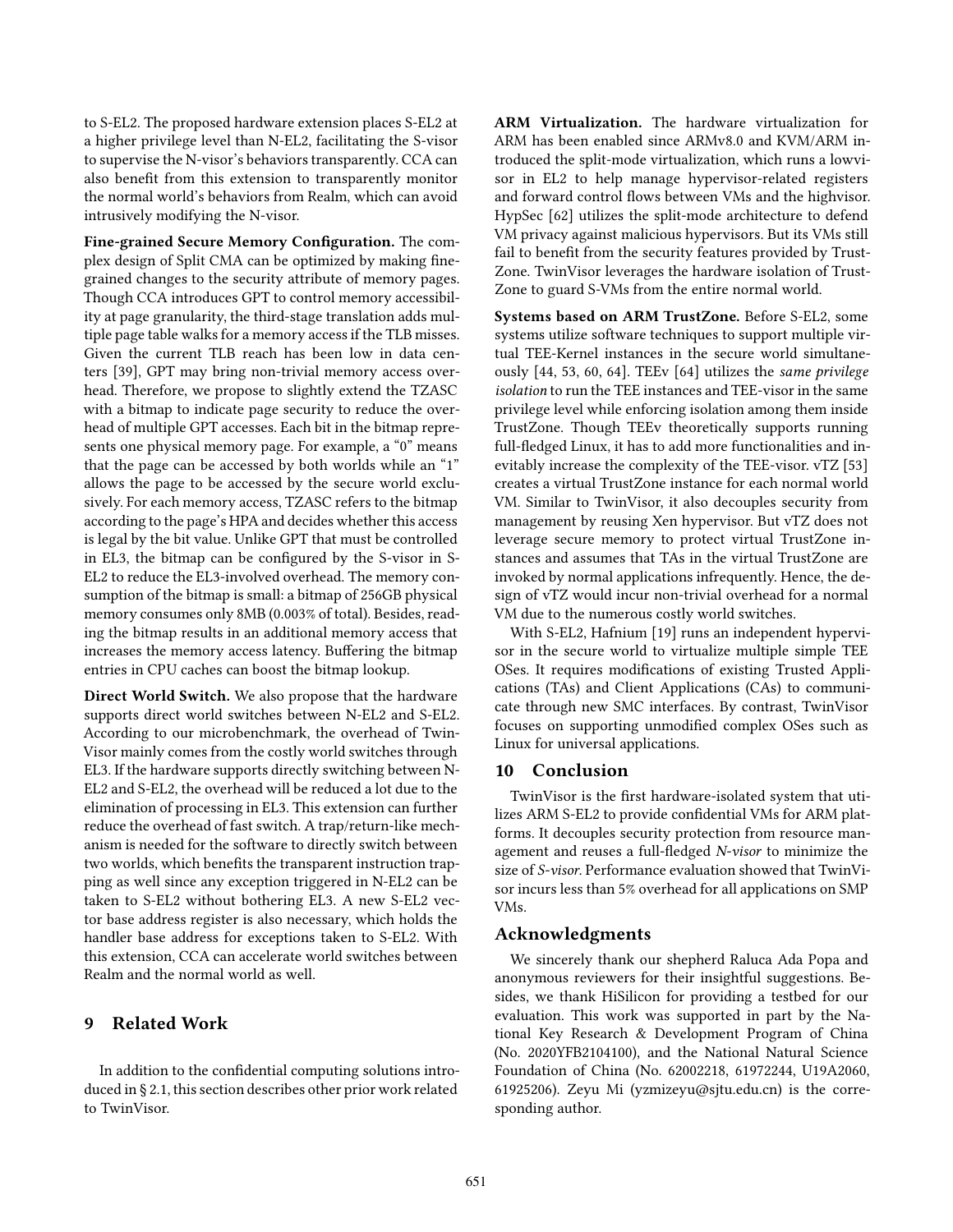# References

- <span id="page-14-4"></span>[1] Amd secure encrypted virtualization (sev). [https://developer.amd.](https://developer.amd.com/sev/) [com/sev/.](https://developer.amd.com/sev/) Referenced September 2021.
- <span id="page-14-5"></span>[2] Amd sev-snp: Strengthening vm isolation with itegrity protection and more. [https://www.amd.com/system/files/TechDocs/](https://www.amd.com/system/files/TechDocs/SEV-SNP-strengthening-vm-isolation-with-integrity-protection-and-more.pdf) [pdf.](https://www.amd.com/system/files/TechDocs/SEV-SNP-strengthening-vm-isolation-with-integrity-protection-and-more.pdf) Referenced September 2021.
- <span id="page-14-27"></span>[3] Arm architecture reference manual armv8, for armv8-a architecture profile. [https://developer.arm.com/architectures/](https://developer.arm.com/architectures/architecture-security-features/threats-andcountermeasures#specbar) [architecture-security-features/threats-andcountermeasures#specbar.](https://developer.arm.com/architectures/architecture-security-features/threats-andcountermeasures#specbar) Referenced September 2021.
- <span id="page-14-11"></span>[4] Arm cca future enablement plans. [https://static.linaro.org/connect/](https://static.linaro.org/connect/armcca/presentations/CCATechEvent-210623-MC.pdf) [armcca/presentations/CCATechEvent-210623-MC.pdf.](https://static.linaro.org/connect/armcca/presentations/CCATechEvent-210623-MC.pdf) Referenced September 2021.
- <span id="page-14-23"></span>[5] Arm cca hardware architecture. [https://developer.arm.com/](https://developer.arm.com/documentation/ddi0615/latest/) [documentation/ddi0615/latest/.](https://developer.arm.com/documentation/ddi0615/latest/) Referenced September 2021.
- <span id="page-14-24"></span>[6] Arm cca hardware architecture. [https://static.linaro.org/connect/](https://static.linaro.org/connect/armcca/presentations/CCATechEvent-210623-CGT-2.pdf) [armcca/presentations/CCATechEvent-210623-CGT-2.pdf.](https://static.linaro.org/connect/armcca/presentations/CCATechEvent-210623-CGT-2.pdf) Referenced September 2021.
- <span id="page-14-10"></span>[7] Arm confidential compute architecture. [https://](https://www.arm.com/why-arm/architecture/security-features/arm-confidential-compute-architecture) [www.arm.com/why-arm/architecture/security-features/](https://www.arm.com/why-arm/architecture/security-features/arm-confidential-compute-architecture) [arm-confidential-compute-architecture.](https://www.arm.com/why-arm/architecture/security-features/arm-confidential-compute-architecture) Referenced September 2021.
- <span id="page-14-22"></span>[8] Arm corelink tzc-400 trustzone address space controller technical reference manual. [https://developer.arm.com/documentation/ddi0504/](https://developer.arm.com/documentation/ddi0504/c/) [c/.](https://developer.arm.com/documentation/ddi0504/c/) Referenced September 2021.
- <span id="page-14-39"></span><span id="page-14-34"></span>[9] Arm fixed virtual platforms. [https://developer.arm.com/](https://developer.arm.com/tools-and-software/simulation-models/fixed-virtual-platforms) [tools-and-software/simulation-models/fixed-virtual-platforms.](https://developer.arm.com/tools-and-software/simulation-models/fixed-virtual-platforms) Referenced September 2021.
- <span id="page-14-38"></span>[10] Arm system memory management unit architecture specification, smmu architecture version 3. [https://developer.arm.com/](https://developer.arm.com/documentation/ihi0070/latest) [documentation/ihi0070/latest.](https://developer.arm.com/documentation/ihi0070/latest) Referenced September 2021.
- <span id="page-14-30"></span><span id="page-14-20"></span>[11] Aws custom image. [https://docs.aws.amazon.com/vm-import/latest/](https://docs.aws.amazon.com/vm-import/latest/userguide/vmie_prereqs.html) [userguide/vmie\\_prereqs.html.](https://docs.aws.amazon.com/vm-import/latest/userguide/vmie_prereqs.html) Referenced September 2021.
- <span id="page-14-8"></span>[12] Aws graviton processor. [https://aws.amazon.com/ec2/graviton/.](https://aws.amazon.com/ec2/graviton/) Referenced September 2021.
- <span id="page-14-28"></span><span id="page-14-16"></span>[13] Aws nitro enclaves. [https://aws.amazon.com/ec2/nitro/](https://aws.amazon.com/ec2/nitro/nitro-enclaves/) [nitro-enclaves/.](https://aws.amazon.com/ec2/nitro/nitro-enclaves/) Referenced September 2021.
- <span id="page-14-17"></span>[14] Azure confidential computing. [https://azure.microsoft.com/en-us/](https://azure.microsoft.com/en-us/solutions/confidential-compute/) [solutions/confidential-compute/.](https://azure.microsoft.com/en-us/solutions/confidential-compute/) Referenced September 2021.
- <span id="page-14-37"></span><span id="page-14-12"></span>[15] cloc: Count lines of code. [https://github.com/AlDanial/cloc.](https://github.com/AlDanial/cloc) Referenced September 2021.
- <span id="page-14-33"></span><span id="page-14-14"></span>[16] A deep dive into cma. [https://lwn.net/Articles/486301/.](https://lwn.net/Articles/486301/) Referenced September 2021.
- <span id="page-14-1"></span>[17] Google cloud confidential virtual machines. [https://www.wired.com/](https://www.wired.com/story/google-cloud-confidential-virtual-machines/) [story/google-cloud-confidential-virtual-machines/.](https://www.wired.com/story/google-cloud-confidential-virtual-machines/) Referenced September 2021.
- <span id="page-14-40"></span><span id="page-14-31"></span>[18] Google custom image. [https://cloud.google.com/compute/](https://cloud.google.com/compute/confidential-vm/docs/how-to-byoi) [confidential-vm/docs/how-to-byoi.](https://cloud.google.com/compute/confidential-vm/docs/how-to-byoi) Referenced September 2021.
- <span id="page-14-41"></span>[19] Hafnium architecture. [https://review.trustedfirmware.org/plugins/](https://review.trustedfirmware.org/plugins/gitiles/hafnium/hafnium/+/HEAD/docs/Architecture.md) [gitiles/hafnium/hafnium/+/HEAD/docs/Architecture.md.](https://review.trustedfirmware.org/plugins/gitiles/hafnium/hafnium/+/HEAD/docs/Architecture.md) Referenced September 2021.
- <span id="page-14-35"></span><span id="page-14-0"></span>[20] Hisilicon kirin 990 5g. [https://www.hisilicon.com/en/products/Kirin/](https://www.hisilicon.com/en/products/Kirin/Kirin-flagship-chips/Kirin-990) [Kirin-flagship-chips/Kirin-990.](https://www.hisilicon.com/en/products/Kirin/Kirin-flagship-chips/Kirin-990) Referenced September 2021.
- <span id="page-14-19"></span>[21] How 3rd generation intel® xeon® scalable processor platforms support 1 tb epcs. [https://www.intel.com/content/www/us/en/support/](https://www.intel.com/content/www/us/en/support/articles/000059614/software/intel-security-products.html) [articles/000059614/software/intel-security-products.html.](https://www.intel.com/content/www/us/en/support/articles/000059614/software/intel-security-products.html) Referenced September 2021.
- <span id="page-14-15"></span><span id="page-14-9"></span>[22] Huawei cloud elastic cloud server. [https://www.huaweicloud.com/](https://www.huaweicloud.com/en-us/product/ecs.html) [en-us/product/ecs.html.](https://www.huaweicloud.com/en-us/product/ecs.html) Referenced September 2021.
- <span id="page-14-29"></span><span id="page-14-18"></span>[23] Intel software guard extensions programming reference, 2014. [https://](https://software.intel.com/content/dam/develop/public/us/en/documents/intel-sgx-developer-guide.pdf) [software.intel.com/content/dam/develop/public/us/en/documents/](https://software.intel.com/content/dam/develop/public/us/en/documents/intel-sgx-developer-guide.pdf) [intel-sgx-developer-guide.pdf.](https://software.intel.com/content/dam/develop/public/us/en/documents/intel-sgx-developer-guide.pdf) Referenced September 2021.
- <span id="page-14-6"></span>[24] Intel® trust domain cpu architectural extensions. [https://](https://software.intel.com/content/dam/develop/external/us/en/documents/intel-tdx-cpu-architectural-specification.pdf) [software.intel.com/content/dam/develop/external/us/en/documents/](https://software.intel.com/content/dam/develop/external/us/en/documents/intel-tdx-cpu-architectural-specification.pdf)

[intel-tdx-cpu-architectural-specification.pdf.](https://software.intel.com/content/dam/develop/external/us/en/documents/intel-tdx-cpu-architectural-specification.pdf) Referenced September 2021.

- <span id="page-14-36"></span><span id="page-14-32"></span><span id="page-14-26"></span><span id="page-14-25"></span><span id="page-14-21"></span><span id="page-14-13"></span><span id="page-14-7"></span><span id="page-14-3"></span><span id="page-14-2"></span>[25] Intel® trust domain extensions (intel® tdx). [https://](https://software.intel.com/content/www/us/en/develop/articles/intel-trust-domain-extensions.html) [software.intel.com/content/www/us/en/develop/articles/](https://software.intel.com/content/www/us/en/develop/articles/intel-trust-domain-extensions.html) [intel-trust-domain-extensions.html.](https://software.intel.com/content/www/us/en/develop/articles/intel-trust-domain-extensions.html) Referenced September 2021.
- [SEV-SNP-strengthening-vm-isolation-with-integrity-protection-and-more.](https://www.amd.com/system/files/TechDocs/SEV-SNP-strengthening-vm-isolation-with-integrity-protection-and-more.pdf) [26] Kvm: Kernel-based virtual machine. [https://www.linux-kvm.org/.](https://www.linux-kvm.org/) Referenced September 2021.
	- [27] Learn the architecture: Aarch64 virtualization. [https://developer.arm.](https://developer.arm.com/documentation/102142/0100/Virtualization-Host-Extensions) [com/documentation/102142/0100/Virtualization-Host-Extensions.](https://developer.arm.com/documentation/102142/0100/Virtualization-Host-Extensions) Referenced September 2021.
	- [28] Let's encrypt stats. [https://letsencrypt.org/stats/.](https://letsencrypt.org/stats/) Referenced September 2021.
	- [29] Leveraging amd sev in the ibm hybrid cloud. [https://www.ibm.com/](https://www.ibm.com/blogs/research/2020/11/amd-sev-ibm-hybrid-cloud/) [blogs/research/2020/11/amd-sev-ibm-hybrid-cloud/.](https://www.ibm.com/blogs/research/2020/11/amd-sev-ibm-hybrid-cloud/) Referenced September 2021.
	- [30] Marketsandmarkets: Encryption software market, global forecast to 2025. [https://www.marketsandmarkets.com/Market-Reports/](https://www.marketsandmarkets.com/Market-Reports/encryption-software-market-227254588.html) [encryption-software-market-227254588.html.](https://www.marketsandmarkets.com/Market-Reports/encryption-software-market-227254588.html) Referenced September 2021.
	- [31] Microsoft becomes the first major cloud provider to offer confidential virtual machines. [https://mspoweruser.com/](https://mspoweruser.com/microsoft-cloud-provider-confidential-virtual-machines/) [microsoft-cloud-provider-confidential-virtual-machines/.](https://mspoweruser.com/microsoft-cloud-provider-confidential-virtual-machines/) Referenced September 2021.
	- [32] Oracle custom image. [https://docs.oracle.com/en-us/iaas/Content/](https://docs.oracle.com/en-us/iaas/Content/Compute/Tasks/importingcustomimagelinux.htm) [Compute/Tasks/importingcustomimagelinux.htm.](https://docs.oracle.com/en-us/iaas/Content/Compute/Tasks/importingcustomimagelinux.htm) Referenced September 2021.
	- [33] Protecting vm register state with sev-es. [https://www.amd.com/](https://www.amd.com/system/files/TechDocs/Protecting%20VM%20Register%20State%20with%20SEV-ES.pdf) [system/files/TechDocs/Protecting%20VM%20Register%20State](https://www.amd.com/system/files/TechDocs/Protecting%20VM%20Register%20State%20with%20SEV-ES.pdf) [%20with%20SEV-ES.pdf.](https://www.amd.com/system/files/TechDocs/Protecting%20VM%20Register%20State%20with%20SEV-ES.pdf) Referenced September 2021.
	- [34] stress-ng: stress testing a computer system in various selectable ways. [https://github.com/ColinIanKing/stress-ng.](https://github.com/ColinIanKing/stress-ng) Referenced September 2021.
	- [35] Supporting intel® sgx on multi-socket platforms. [https://www.intel.](https://www.intel.com/content/dam/www/public/us/en/documents/white-papers/supporting-intel-sgx-on-mulit-socket-platforms.pdf) [com/content/dam/www/public/us/en/documents/white-papers/](https://www.intel.com/content/dam/www/public/us/en/documents/white-papers/supporting-intel-sgx-on-mulit-socket-platforms.pdf) [supporting-intel-sgx-on-mulit-socket-platforms.pdf.](https://www.intel.com/content/dam/www/public/us/en/documents/white-papers/supporting-intel-sgx-on-mulit-socket-platforms.pdf) Referenced September 2021.
	- [36] Tpm main specification version 1.2, level 2 revision 116, 1 march 2011, trusted computing group. [https://trustedcomputinggroup.org/](https://trustedcomputinggroup.org/wp-content/uploads/TPM-Main-Part-3-Commands_v1.2_rev116_01032011.pdf) [wp-content/uploads/TPM-Main-Part-3-Commands\\_v1.2\\_rev116\\_](https://trustedcomputinggroup.org/wp-content/uploads/TPM-Main-Part-3-Commands_v1.2_rev116_01032011.pdf) [01032011.pdf.](https://trustedcomputinggroup.org/wp-content/uploads/TPM-Main-Part-3-Commands_v1.2_rev116_01032011.pdf) Referenced September 2021.
	- [37] Trust issues: Exploiting trustzone tees. [https://googleprojectzero.](https://googleprojectzero.blogspot.com/2017/07/trust-issues-exploiting-trustzone-tees.html) [blogspot.com/2017/07/trust-issues-exploiting-trustzone-tees.html.](https://googleprojectzero.blogspot.com/2017/07/trust-issues-exploiting-trustzone-tees.html) Referenced September 2021.
	- [38] Xen arm with virtualization extensions. [https://wiki.xenproject.org/](https://wiki.xenproject.org/wiki/Xen_ARM_with_Virtualization_Extensions) [wiki/Xen\\_ARM\\_with\\_Virtualization\\_Extensions.](https://wiki.xenproject.org/wiki/Xen_ARM_with_Virtualization_Extensions) Referenced September 2021.
	- [39] Achermann, R., Panwar, A., Bhattacharjee, A., Roscoe, T., and GANDHI, J. Mitosis: Transparently self-replicating page-tables for large-memory machines. In Proceedings of the Twenty-Fifth International Conference on Architectural Support for Programming Languages and Operating Systems (New York, NY, USA, 2020), ASPLOS '20, Association for Computing Machinery, p. 283–300.
	- [40] ARNAUTOV, S., TRACH, B., GREGOR, F., KNAUTH, T., MARTIN, A., PRIEBE, C., LIND, J., MUTHUKUMARAN, D., O'KEEFFE, D., STILLWELL, M. L., Goltzsche, D., Eyers, D., Kapitza, R., Pietzuch, P., and Fetzer, C. Scone: Secure linux containers with intel sgx. In Proceedings of the 12th USENIX Conference on Operating Systems Design and Implementation (Berkeley, CA, USA, 2016).
	- [41] Barham, P., Dragovic, B., Fraser, K., Hand, S., Harris, T., Ho, A., Neugebauer, R., Pratt, I., and Warfield, A. Xen and the art of virtualization. SIGOPS Oper. Syst. Rev. 37, 5 (Oct. 2003), 164–177.
	- [42] BEN-YEHUDA, M., DAY, M. D., DUBITZKY, Z., FACTOR, M., HAR'EL, N., Gordon, A., Liguori, A., Wasserman, O., and Yassour, B.-A. The turtles project: Design and implementation of nested virtualization.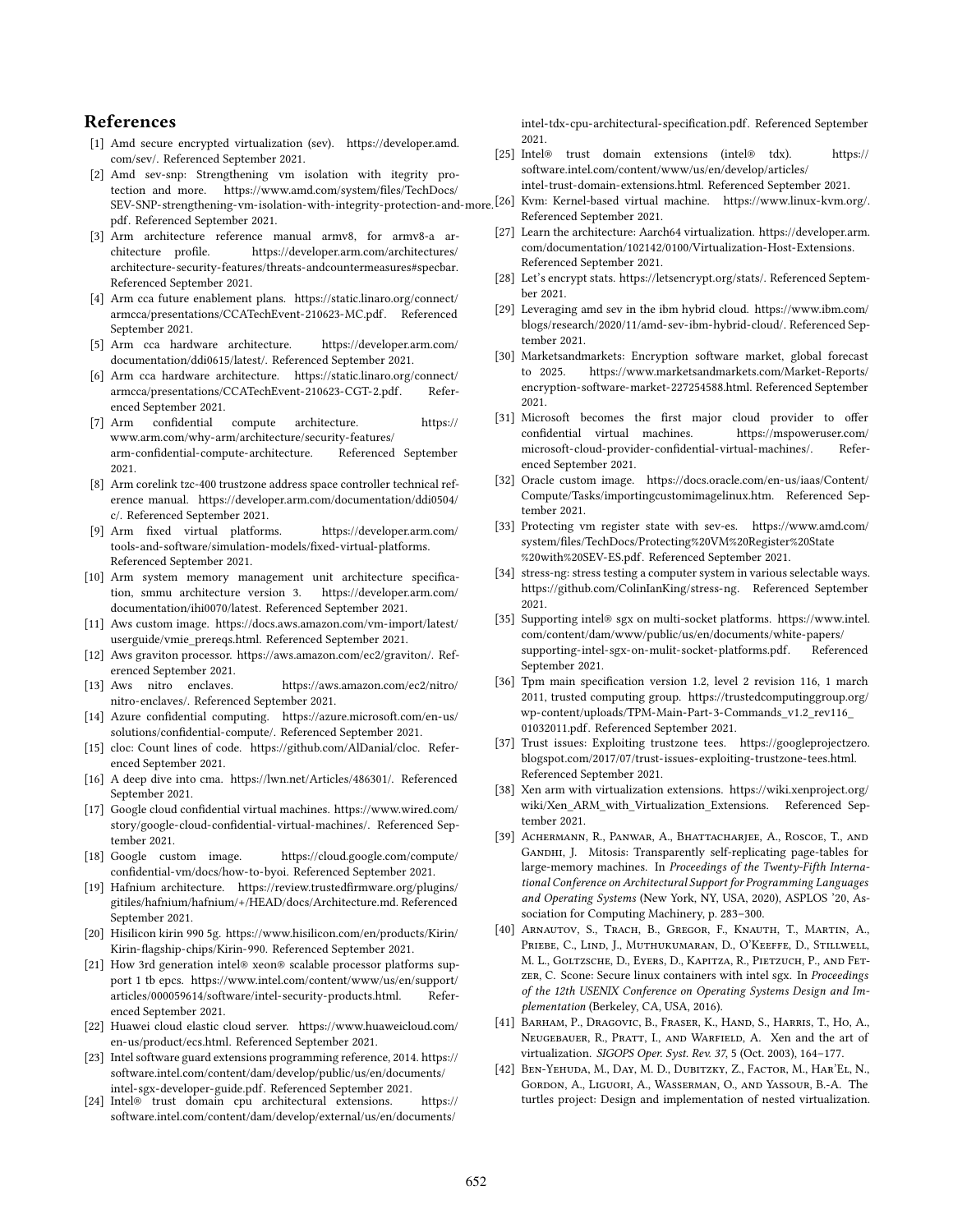In Proceedings of the 9th USENIX Conference on Operating Systems Design and Implementation (USA, 2010), OSDI'10, USENIX Association, p. 423–436.

- <span id="page-15-5"></span>[43] Cerdeira, D., Santos, N., Fonseca, P., and Pinto, S. Sok: Understanding the prevailing security vulnerabilities in trustzone-assisted tee systems. 2020 IEEE Symposium on Security and Privacy (SP) (2020), 1416–1432.
- <span id="page-15-25"></span>[44] Cicero, G., Biondi, A., Buttazzo, G. C., and Patel, A. Reconciling security with virtualization: A dual-hypervisor design for ARM trustzone. In IEEE International Conference on Industrial Technology, ICIT 2018, Lyon, France, February 20-22, 2018 (2018), IEEE, pp. 1628–1633.
- <span id="page-15-0"></span>[45] COSTAN, V., AND DEVADAS, S. Intel sgx explained. Cryptology ePrint Archive, Report 2016/086 (2016).
- <span id="page-15-8"></span>[46] DALL, C., LI, S.-W., AND NIEH, J. Optimizing the design and implementation of the linux ARM hypervisor. In 2017 USENIX Annual Technical Conference (USENIX ATC 17) (Santa Clara, CA, July 2017), USENIX Association, pp. 221–233.
- <span id="page-15-9"></span>[47] DALL, C., AND NIEH, J. Kvm/arm: The design and implementation of the linux arm hypervisor. SIGARCH Comput. Archit. News 42, 1 (Feb. 2014), 333–348.
- <span id="page-15-19"></span>[48] FARKHANI, R. M., AHMADI, M., AND LU, L. Ptauth: Temporal memory safety via robust points-to authentication. In 30th USENIX Security Symposium (USENIX Security 21) (Aug. 2021), USENIX Association.
- <span id="page-15-12"></span>[49] Ferraiuolo, A., Baumann, A., Hawblitzel, C., and Parno, B. Komodo: Using verification to disentangle secure-enclave hardware from software. In Proceedings of the 26th Symposium on Operating Systems Principles (New York, NY, USA, 2017), SOSP '17, Association for Computing Machinery, p. 287–305.
- <span id="page-15-18"></span>[50] Ge, X., Talele, N., Payer, M., and Jaeger, T. Fine-grained controlflow integrity for kernel software. In 2016 IEEE European Symposium on Security and Privacy (EuroS&P) (2016), IEEE, pp. 179–194.
- <span id="page-15-21"></span>[51] Gu, R., Shao, Z., Chen, H., Wu, X. N., Kim, J., Sjöberg, V., and Costanzo, D. Certikos: An extensible architecture for building certified concurrent OS kernels. In 12th USENIX Symposium on Operating Systems Design and Implementation, OSDI 2016, Savannah, GA, USA, November 2-4, 2016 (2016), K. Keeton and T. Roscoe, Eds., USENIX Association, pp. 653–669.
- <span id="page-15-2"></span>[52] Göddeke, D., Komatitsch, D., Geveler, M., Ribbrock, D., Rajovic, N., Puzovic, N., and Ramirez, A. Energy efficiency vs. performance of the numerical solution of pdes: An application study on a lowpower arm-based cluster. Journal of Computational Physics 237 (2013), 132–150.
- <span id="page-15-10"></span>[53] Hua, Z., Gu, J., Xia, Y., Chen, H., Zang, B., and Guan, H. vtz: Virtualizing ARM trustzone. In 26th USENIX Security Symposium (USENIX Security 17) (Vancouver, BC, Aug. 2017), USENIX Association, pp. 541– 556.
- <span id="page-15-1"></span>[54] HUNT, G. D. H., PAI, R., LE, M. V., JAMJOOM, H., BHATTIPROLU, S., Boivie, R., Dufour, L., Frey, B., Kapur, M., Goldman, K. A., Grimm, R., Janakirman, J., Ludden, J. M., Mackerras, P., May, C., Palmer, E. R., Rao, B. B., Roy, L., Starke, W. A., Stuecheli, J., Valdez, E., and VOIGT, W. Confidential computing for openpower. In EuroSys '21: Sixteenth European Conference on Computer Systems, Online Event, United Kingdom, April 26-28, 2021 (2021), A. Barbalace, P. Bhatotia, L. Alvisi, and C. Cadar, Eds., ACM, pp. 294–310.
- <span id="page-15-3"></span>[55] Jackson, A., Turner, A., Weiland, M., Johnson, N., Perks, O., and Parsons, M. Evaluating the arm ecosystem for high performance computing. In Proceedings of the Platform for Advanced Scientific Computing Conference (New York, NY, USA, 2019), PASC '19, Association for Computing Machinery.
- <span id="page-15-4"></span>[56] Jarus, M., Varrette, S., Oleksiak, A., and Bouvry, P. Performance evaluation and energy efficiency of high-density hpc platforms based on intel, amd and arm processors. In Energy Efficiency in Large Scale Distributed Systems (Berlin, Heidelberg, 2013), J.-M. Pierson, G. Da Costa, and L. Dittmann, Eds., Springer Berlin Heidelberg,

pp. 182–200.

- <span id="page-15-13"></span>[57] Kim, T., Peinado, M., and Mainar-Ruiz, G. STEALTHMEM: Systemlevel protection against cache-based side channel attacks in the cloud. In 21st USENIX Security Symposium (USENIX Security 12) (Bellevue, WA, Aug. 2012), USENIX Association, pp. 189–204.
- <span id="page-15-22"></span>[58] Klein, G., Elphinstone, K., Heiser, G., Andronick, J., Cock, D., Derrin, P., Elkaduwe, D., Engelhardt, K., Kolanski, R., Norrish, M., SEWELL, T., TUCH, H., AND WINWOOD, S. sel4: formal verification of an OS kernel. In Proceedings of the 22nd ACM Symposium on Operating Systems Principles 2009, SOSP 2009, Big Sky, Montana, USA, October 11-14, 2009 (2009), J. N. Matthews and T. E. Anderson, Eds., ACM, pp. 207–220.
- <span id="page-15-11"></span>[59] Kuvaiskii, D., Oleksenko, O., Arnautov, S., Trach, B., Bhatotia, P., Felber, P., and Fetzer, C. Sgxbounds: Memory safety for shielded execution. In Proceedings of the Twelfth European Conference on Computer Systems (New York, NY, USA, 2017), EuroSys '17, Association for Computing Machinery, p. 205–221.
- <span id="page-15-26"></span>[60] Kwon, D., Seo, J., Cho, Y., Lee, B., AND PAEK, Y. Pros: Light-weight privatized se cure oses in ARM trustzone. IEEE Trans. Mob. Comput. 19, 6 (2020), 1434–1447.
- <span id="page-15-6"></span>[61] LI, M., ZHANG, Y., LIN, Z., AND SOLIHIN, Y. Exploiting unprotected i/o operations in amd's secure encrypted virtualization. In Proceedings of the 28th USENIX Conference on Security Symposium (USA, 2019), SEC'19, USENIX Association, p. 1257–1272.
- <span id="page-15-24"></span>[62] LI, S.-W., KOH, J. S., AND NIEH, J. Protecting cloud virtual machines from hypervisor and host operating system exploits. In 28th USENIX Security Symposium (USENIX Security 19) (Santa Clara, CA, Aug. 2019).
- <span id="page-15-20"></span>[63] Li, S.-W., Li, X., Gu, R., Nieh, J., and Hui, J. Z. Formally verified memory protection for a commodity multiprocessor hypervisor. In 30th USENIX Security Symposium (USENIX Security 21) (Aug. 2021), USENIX Association, pp. 3953–3970.
- <span id="page-15-27"></span>[64] Li, W., Xia, Y., Lu, L., Chen, H., and Zang, B. Teev: Virtualizing trusted execution environments on mobile platforms. In Proceedings of the 15th ACM SIGPLAN/SIGOPS International Conference on Virtual Execution Environments (New York, NY, USA, 2019), VEE 2019, Association for Computing Machinery, p. 2–16.
- <span id="page-15-15"></span>[65] Lim, J. T., Dall, C., Li, S.-W., Nieh, J., and Zyngier, M. Neve: Nested virtualization extensions for arm. In Proceedings of the 26th Symposium on Operating Systems Principles (New York, NY, USA, 2017), SOSP '17, Association for Computing Machinery, p. 201–217.
- <span id="page-15-17"></span>[66] LIU, J., AND ABALI, B. Virtualization polling engine (VPE): using dedicated CPU cores to accelerate I/O virtualization. In Proceedings of the 23rd international conference on Supercomputing, 2009, Yorktown Heights, NY, USA, June 8-12, 2009 (2009), M. Gschwind, A. Nicolau, V. Salapura, and J. E. Moreira, Eds., ACM, pp. 225–234.
- <span id="page-15-23"></span>[67] Markuze, A., Smolyar, I., Morrison, A., and Tsafrir, D. Damn: Overhead-free iommu protection for networking. In Proceedings of the Twenty-Third International Conference on Architectural Support for Programming Languages and Operating Systems, ASPLOS 2018, Williamsburg, VA, USA, March 24-28, 2018 (2018), X. Shen, J. Tuck, R. Bianchini, and V. Sarkar, Eds., ACM, pp. 301–315.
- <span id="page-15-14"></span>[68] Mi, Z., Chen, H., Zhang, Y., Peng, S., Wang, X., and Reiter, M. K. Cpu elasticity to mitigate cross-vm runtime monitoring. IEEE Transactions on Dependable and Secure Computing 17, 5 (2020), 1094–1108.
- <span id="page-15-7"></span>[69] MI, Z., LI, D., CHEN, H., ZANG, B., AND HAIBING, G. (mostly) exitless VM protection from untrusted hypervisor through disaggregated nested virtualization. In 29th USENIX Security Symposium (USENIX Security 20) (Boston, MA, Aug. 2020), USENIX Association.
- <span id="page-15-16"></span>[70] Mi, Z., Li, D., Yang, Z., Wang, X., and Chen, H. Skybridge: Fast and secure inter-process communication for microkernels. In Proceedings of the Fourteenth EuroSys Conference 2019 (New York, NY, USA, 2019), EuroSys '19, Association for Computing Machinery.